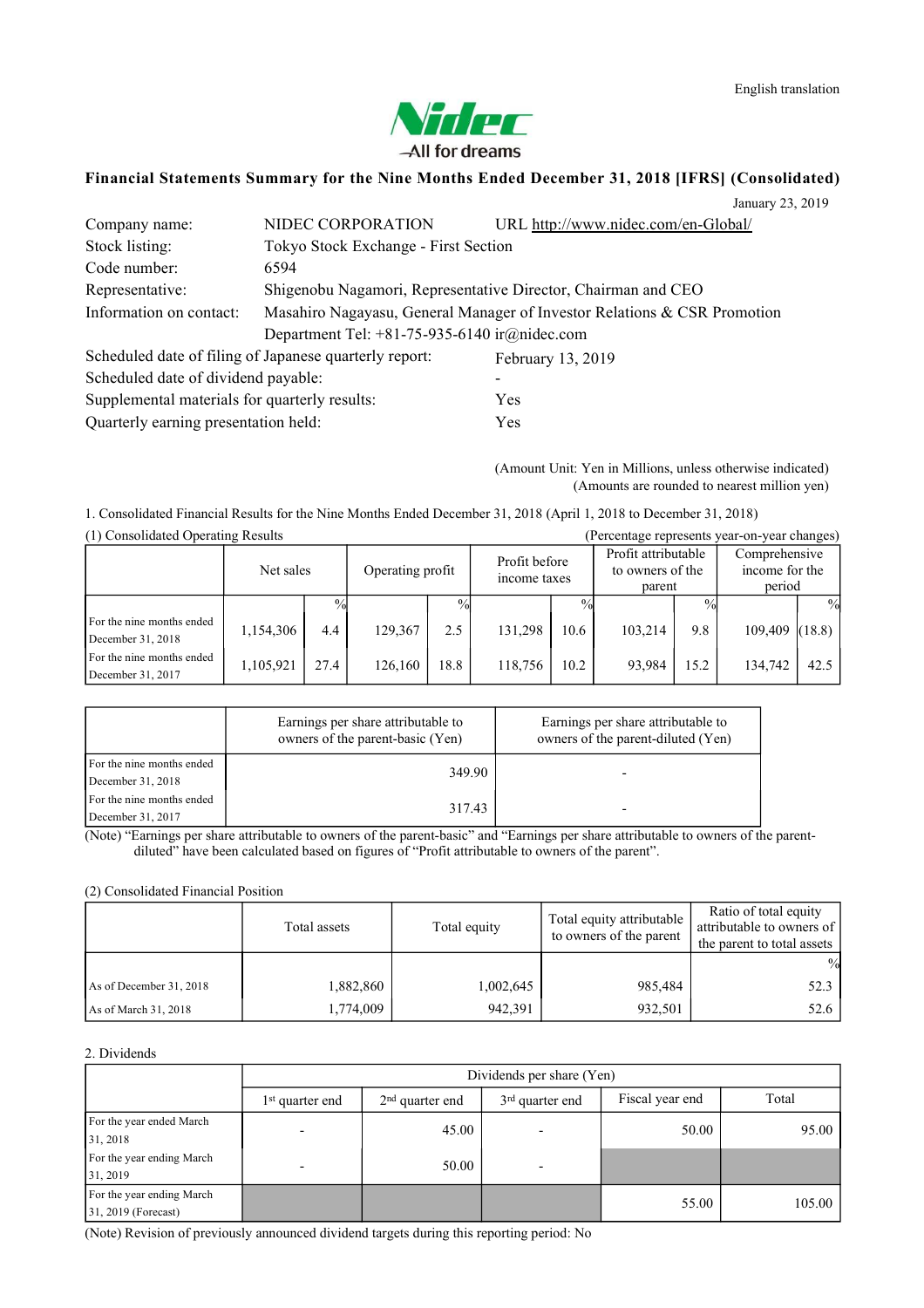3. Forecast of Consolidated Financial Performance for the Year ending March 31, 2019 (April 1, 2018 to March 31, 2019)

|                 | Net sales |       | Operating profit |               | Profit before<br>income taxes |               | Profit attributable to | owners of the parent | Earnings per share<br>attributable to<br>owners of the<br>parent-basic |
|-----------------|-----------|-------|------------------|---------------|-------------------------------|---------------|------------------------|----------------------|------------------------------------------------------------------------|
|                 |           | $\%$  |                  | $\frac{0}{0}$ |                               | $\frac{0}{0}$ |                        | $\frac{0}{0}$        | (Yen)                                                                  |
| Fiscal year end | .450,000  | (2.6) | 145.000          | (13.1)        | 140.000                       | (14.5)        | 12,000                 | (14.4)               | 379.91                                                                 |

(Percentage represents year-on-year changes)

(Note) Revision of the previously announced financial performance forecast during this reporting period: No

### **Notes**

| (1) Changes in Significant Subsidiaries during This Period (changes in "specified subsidiaries" (tokutei kogaisha)        |                                                             |
|---------------------------------------------------------------------------------------------------------------------------|-------------------------------------------------------------|
| resulting in the change in scope of consolidation)                                                                        | : None                                                      |
| (2) Changes in Accounting Policies and Changes in Accounting Estimates:                                                   |                                                             |
| 1. Changes in accounting policies required by IFRS                                                                        | : Yes                                                       |
| 2. Changes in accounting policies due to other reasons                                                                    | : None                                                      |
| 3. Changes in accounting estimates                                                                                        | : None                                                      |
| (3) Number of Shares Issued (Ordinary Shares)                                                                             |                                                             |
| 1. Number of shares issued at the end of the period (including treasury stock):                                           |                                                             |
| As of December 31, 2018: 298, 142, 234                                                                                    | As of March 31, 2018: 298, 142, 234                         |
| 2. Number of treasury stock at the end of the period:                                                                     |                                                             |
| As of December 31, 2018: 3,847,459                                                                                        | As of March 31, 2018: 2,182,209                             |
| 3. Weighted-average number of shares outstanding during the period:                                                       |                                                             |
| For the nine months ended December 31, 2018:<br>294,979,958                                                               | For the nine months ended December 31, 2017:<br>296,076,060 |
| *This quarterly report is not subject to quarterly review procedures by certified public accountants or an auditing firm. |                                                             |

\*Explanation for appropriate use of forecast and other notes

Forward-looking statements, such as forecast of consolidated financial performance, stated in this document are based on information currently possessed by NIDEC or certain assumptions that NIDEC has deemed as rational. NIDEC cannot make any assurances that the contents mentioned in these forward-looking statements will ever materialize. Actual financial performance could be significantly different from NIDEC's expectations as a result of various factors. For the assumptions used and other notes, please refer to "1. Overview of Operating Result, Etc. (3). Explanation Regarding Future Forecast Information of Consolidated Financial Results" on page 10.

In this document, the terms "we", "us", "our" and "NIDEC" refer to Nidec Corporation and consolidated subsidiaries or, as the context may require, Nidec Corporation on a non-consolidated basis.

NIDEC finalized the provisional accounting treatment for the business combination in the year ended March 31, 2018 and the nine months ended December 31, 2018. Condensed quarterly consolidated financial statements and consolidated financial statements for the year ended March 31, 2018 reflect the revision of the initially allocated amounts of acquisition price as NIDEC finalized the provisional accounting treatment for the business combination.

Investor presentation materials relating to our financial results for the nine months ended December 31, 2018 are expected to be published on our corporate website on January 23, 2019.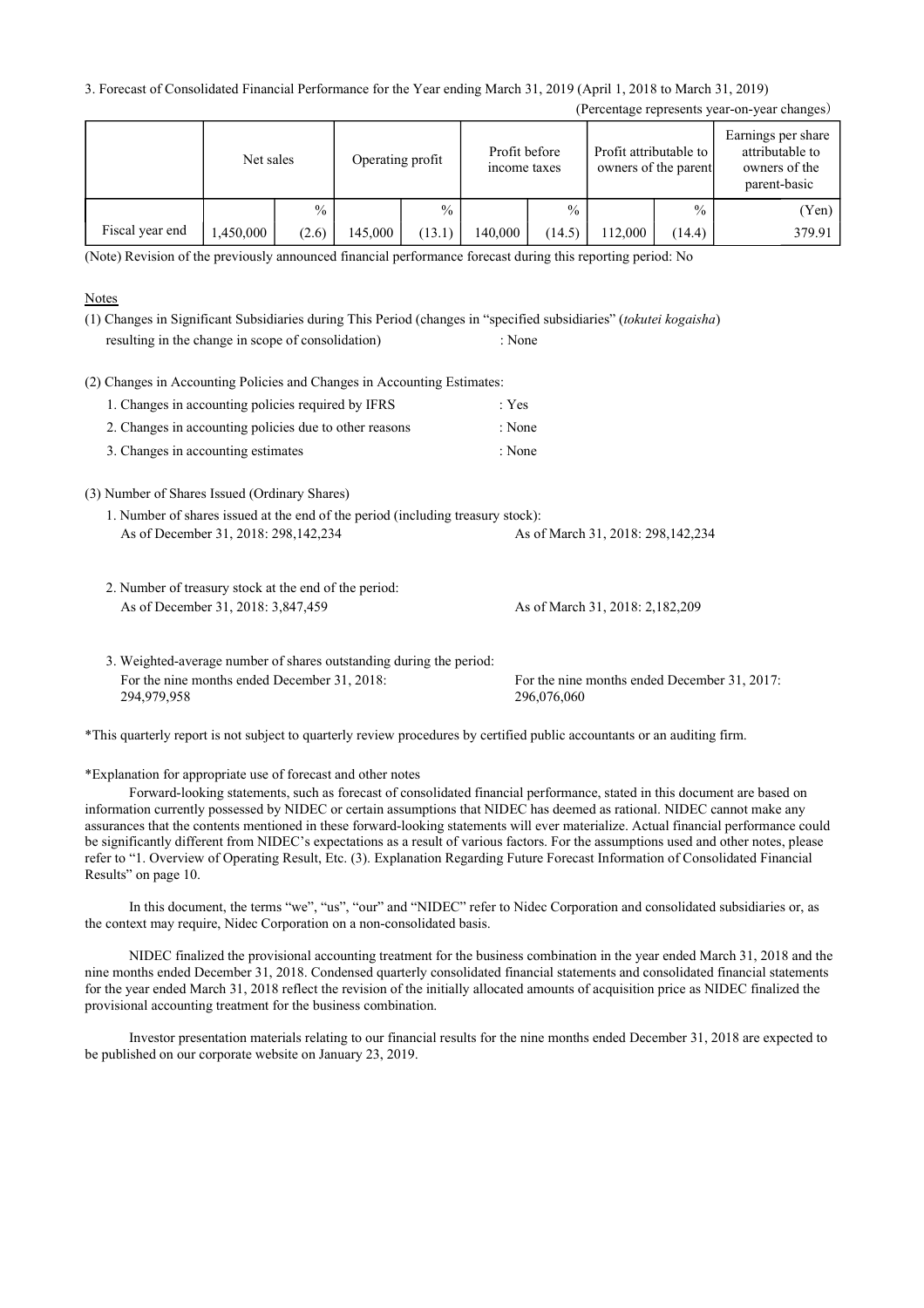### **1. Overview of Operating Results, Etc.**

### **(1) Overview of Operating Results for Nine Months Ended December 31, 2018**

### **1. Overview of Business Environment for Nine Months Ended December 31, 2018**

During the nine-month period ended December 31, 2018, the global economy saw the ongoing U.S.-China trade friction escalate and affect the financial performance of some U.S. businesses, while the U.S. Federal Reserve Board (FRB) maintained a cautious stance toward further interest hikes. Meanwhile, with the Chinese economy's slowdown in consumption becoming increasingly clear, the country's new auto and retail sales both declined, while companies in the manufacturing and other industries struggled with their financial performance. The Japanese economy, while maintaining its stability, started to exhibit a cautious stance toward the strong yen caused by the aforementioned U.S.-China trade conflict and the FRB's decision to procrastinate raising interest rates.

It was under such an environment that NIDEC (Nidec Corporation and its consolidated subsidiaries) continued to pursue our targets for the fiscal year ending March 31, 2021 of consolidated net sales of ¥2 trillion and an operating profit of ¥300 billion based on our mid-term strategic goal, "Vision 2020," and achieved in nine months ended December 31, 2018 the highest net sales, operating profit, profit before income taxes and profit for the period attributable to owners of the parent in our history.

### **2. Consolidated Operating Results**

Consolidated Operating Results for the Nine Months Ended December 31, 2018 ("this nine-month period"), Compared to the **Nine Months Ended December 31, 2017 ("the same period of the prior year")**

|                                             |                                              |                                              |                         | (Yen in millions)  |
|---------------------------------------------|----------------------------------------------|----------------------------------------------|-------------------------|--------------------|
|                                             | Nine months<br>ended<br>December 31.<br>2017 | Nine months<br>ended<br>December 31.<br>2018 | Increase or<br>decrease | Ratio of<br>change |
| Net sales                                   | 1,105,921                                    | 1,154,306                                    | 48,385                  | $4.4\%$            |
| Operating profit                            | 126,160                                      | 129,367                                      | 3,207                   | 2.5%               |
| Operating profit ratio                      | 11.4%                                        | 11.2%                                        |                         |                    |
| Profit before income taxes                  | 118,756                                      | 131,298                                      | 12,542                  | $10.6\%$           |
| Profit attributable to owners of the parent | 93,984                                       | 103,214                                      | 9,230                   | $9.8\%$            |

Consolidated net sales increased 4.4% to ¥1,154,306 million for this nine-month period compared to the same period of the prior year, recording the highest net sales for nine-month period in our history. Operating profit increased 2.5% to ¥129,367 million for this nine-month period compared to the same period of the prior year, also recording the highest operating profit for nine-month period in our history, although there were approximately ¥15,000 million of temporary expenses such as structural reform expense for streamlining of plants in Japan and abroad and M&A expense. The average exchange rate between the Japanese yen and the U.S. dollar for this nine-month period was ¥111.14 to the U.S. dollar, which reflected an approximately 1% appreciation of the Japanese yen against the U.S. dollar, compared to the same period of the prior year. The average exchange rate between the Japanese yen and the Euro for this nine-month period was ¥129.49 to the Euro, which reflected an approximately 1% depreciation of the Japanese yen against the Euro, compared to the same period of the prior year. The fluctuations of the foreign currency exchange rates had a negative effect on net sales by approximately ¥2,300 million and on operating profit by approximately ¥1,400 million for this nine-month period compared to the same period of the prior year.

Profit before income taxes increased 10.6% to ¥131,298 million for this nine-month period compared to the same period of the prior year and profit attributable to owners of the parent increased 9.8% to ¥103,214 million for this nine-month period compared to the same period of the prior year, achieving the highest profits for nine-month period in our history, respectively.

NIDEC finalized the provisional accounting treatment for the business combination in the year ended March 31, 2018 and the nine months ended December 31, 2018. Condensed quarterly consolidated financial statements for the year ended March 31, 2018 reflect the revision of the initially allocated amounts of acquisition price as NIDEC finalized the provisional accounting treatment for the business combination.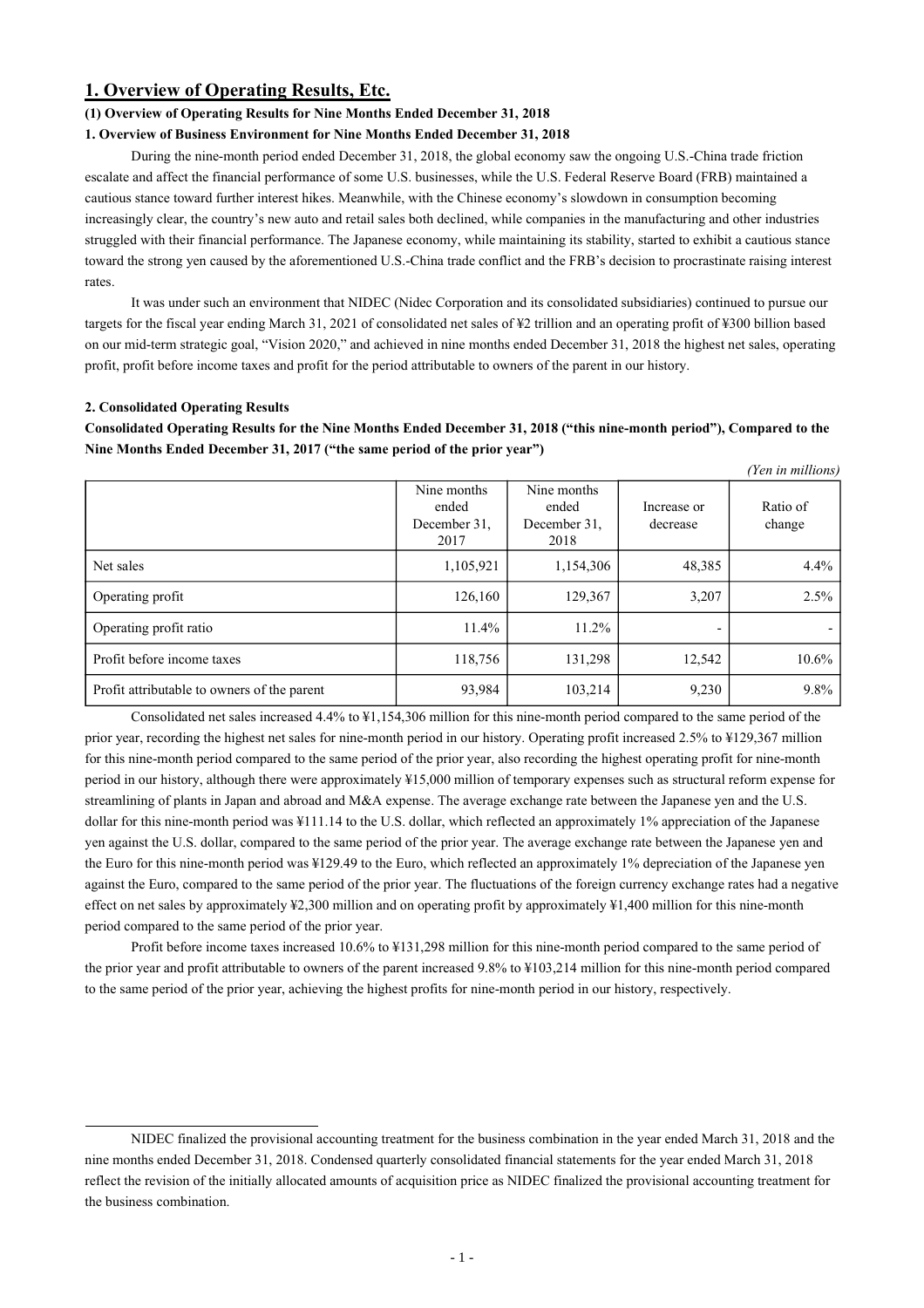### **Operating Results by Product Category for This Nine-Month Period Compared to the Same Period of the Previous Year**

From the three months ended June 30, 2018, the product category "Automotive, appliance, commercial and industrial products" has been divided and presented as "Automotive products" and "Appliance, commercial and industrial products".

#### **Small precision motors**

|                                               |                                              |                                              |                         | (Yen in millions)  |
|-----------------------------------------------|----------------------------------------------|----------------------------------------------|-------------------------|--------------------|
|                                               | Nine months<br>ended<br>December 31.<br>2017 | Nine months<br>ended<br>December 31.<br>2018 | Increase or<br>decrease | Ratio of<br>change |
| Net sales to external customers               | 345,039                                      | 343,253                                      | (1,786)                 | $(0.5)\%$          |
| Spindle motors for hard disk<br>drives (HDDs) | 144,516                                      | 142,153                                      | (2,363)                 | $(1.6)\%$          |
| Other small precision motors                  | 200,523                                      | 201,100                                      | 577                     | $0.3\%$            |
| Operating profit                              | 56,704                                       | 52,177                                       | (4,527)                 | $(8.0)\%$          |
| Operating profit ratio                        | $16.4\%$                                     | 15.2%                                        |                         |                    |

Net sales of this category decreased 0.5% to ¥343,253 million for this nine-month period compared to the same period of the prior year. The fluctuations of the foreign currency exchange rates had a negative effect on net sales of this category by approximately ¥1,600 million for this nine-month period compared to the same period of the prior year.

Net sales of spindle motors for HDDs for this nine-month period decreased 1.6% to ¥142,153 million compared to the same period of the prior year. Although there was an increase of selling price and other factors, the number of units sold of spindle motors for HDDs decreased approximately 8.8% compared to the same period of the prior year.

Net sales of other small precision motors for this nine-month period increased 0.3% to ¥201,100 million compared to the same period of the prior year. This increase was due to an increase in sales of fan motors.

Operating profit of this category decreased 8.0% to ¥52,177 million for this nine-month period compared to the same period of the prior year. The fluctuations of the foreign currency exchange rates had a negative effect on operating profit of this category by approximately ¥1,600 million for this nine-month period compared to the same period of the prior year. In addition, there were approximately ¥4,500 million expenses of structural reform and other factors.

### **Automotive products**

*(Yen in millions)* Nine months ended December 31, 2017 Nine months ended December 31, 2018 Increase or decrease Ratio of change Net sales to external customers 216,910 223,766 6,856 6,856 3.2% Operating profit 28,929 28,597 (332) (1.1)% Operating profit ratio  $13.3\%$   $|$   $12.8\%$ 

Net sales of this category increased 3.2% to ¥223,766 million for this nine-month period compared to the same period of the prior year mainly due to an increase in sales of products of control valves at Nidec Tosok Corporation and other factors. The fluctuations of the foreign currency exchange rates had a positive effect on net sales of this category by approximately ¥200 million for this nine-month period compared to the same period of the prior year.

Operating profit of this category decreased 1.1% to ¥28,597 million for this nine-month period compared to the same period of the prior year due to approximately ¥4,500 million of temporary expenses such as structural reform expense in spite of an increase in profit caused by the increase in sales, changes in product mix and cost improvement. The fluctuations of the foreign currency exchange rates had a positive effect on operating profit of this category by approximately ¥200 million for this nine-month period compared to the same period of the prior year.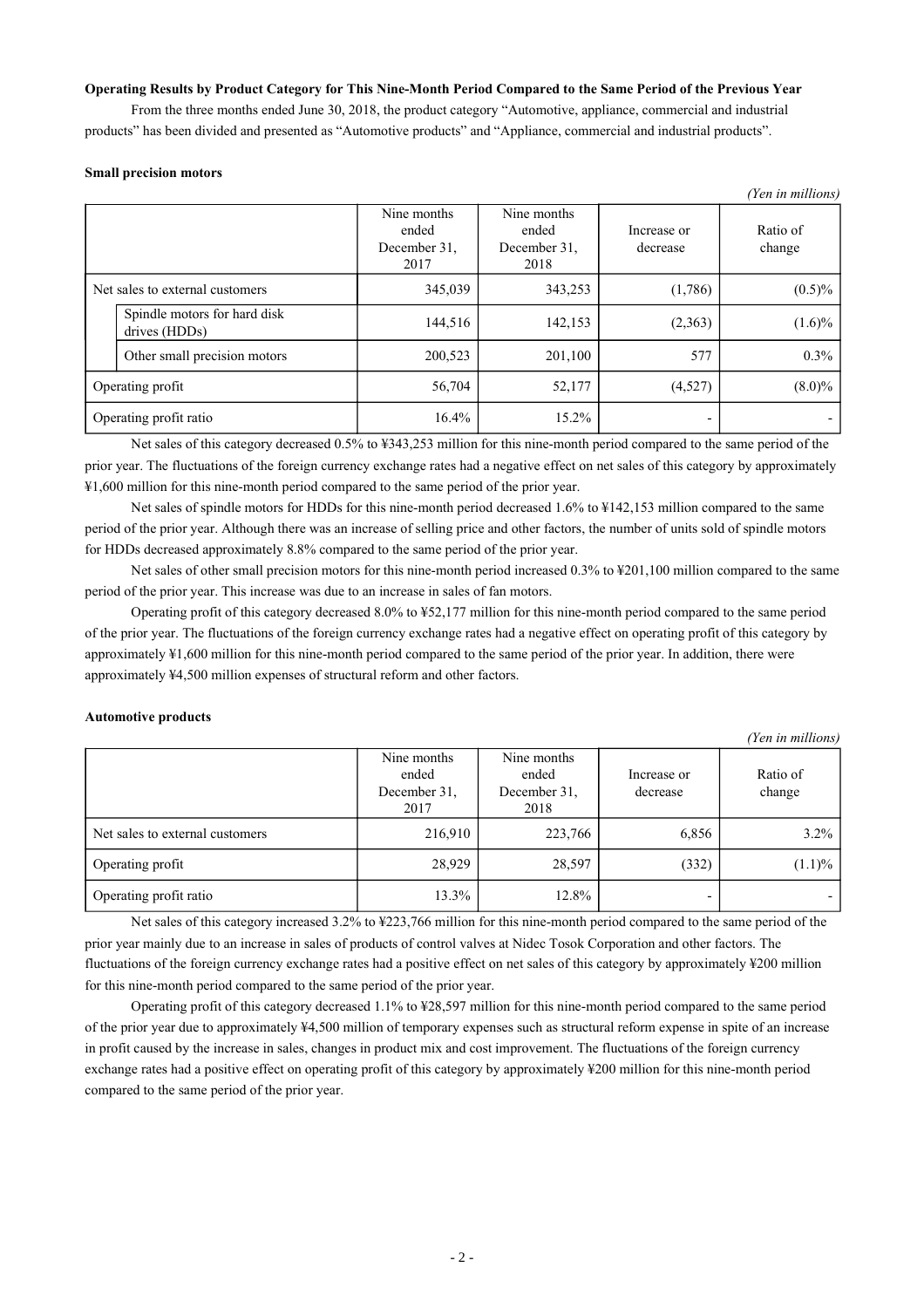#### **Appliance, commercial and industrial products**

|                                 |                                              |                                              |                         | (Yen in millions)  |
|---------------------------------|----------------------------------------------|----------------------------------------------|-------------------------|--------------------|
|                                 | Nine months<br>ended<br>December 31.<br>2017 | Nine months<br>ended<br>December 31.<br>2018 | Increase or<br>decrease | Ratio of<br>change |
| Net sales to external customers | 381,318                                      | 402,744                                      | 21,426                  | $5.6\%$            |
| Operating profit                | 29,232                                       | 35,373                                       | 6,141                   | 21.0%              |
| Operating profit ratio          | 7.7%                                         | 8.8%                                         | -                       |                    |

Net sales of this category increased 5.6% to ¥402,744 million for this nine-month period compared to the same period of the prior year. This increase was primarily due to the newly consolidated subsidiaries acquired in the three months ended September 30, 2017 and an increase in sales of industrial motors, generators and other products. The fluctuations of the foreign currency exchange rates had a negative effect on net sales of this category by approximately ¥800 million for this nine-month period compared to the same period of the prior year.

Operating profit of this category increased 21.0% to ¥35,373 million for this nine-month period compared to the same period of the prior year mainly due to the increase in sales and cost reduction benefits in spite of approximately ¥4,000 million of temporary expenses such as structural reform expense. The fluctuations of the foreign currency exchange rates had a negative effect on operating profit of this category by approximately ¥100 million for this nine-month period compared to the same period of the prior year.

### **Machinery**

|                                 | Nine months<br>ended<br>December 31.<br>2017 | Nine months<br>ended<br>December 31,<br>2018 | Increase or<br>decrease | Ratio of<br>change |
|---------------------------------|----------------------------------------------|----------------------------------------------|-------------------------|--------------------|
| Net sales to external customers | 105,869                                      | 124,946                                      | 19,077                  | $18.0\%$           |
| Operating profit                | 19,384                                       | 21,709                                       | 2,325                   | $12.0\%$           |
| Operating profit ratio          | 18.3%                                        | 17.4%                                        | -                       |                    |

*(Yen in millions)*

Net sales of this category increased 18.0% to ¥124,946 million for this nine-month period compared to the same period of the prior year due to an increase in sales of LCD panel handling robots, press machines, speed reducers and test systems and other factors.

Operating profit of this category increased 12.0% to ¥21,709 million for this nine-month period compared to the same period of the prior year mainly due to the increase in sales.

### **Electronic and optical components**

|                                 |                                              |                                              |                         | (Yen in millions)  |
|---------------------------------|----------------------------------------------|----------------------------------------------|-------------------------|--------------------|
|                                 | Nine months<br>ended<br>December 31,<br>2017 | Nine months<br>ended<br>December 31.<br>2018 | Increase or<br>decrease | Ratio of<br>change |
| Net sales to external customers | 53,695                                       | 56,166                                       | 2,471                   | $4.6\%$            |
| Operating profit                | 8,073                                        | 6,472                                        | (1,601)                 | $(19.8)\%$         |
| Operating profit ratio          | 15.0%                                        | 11.5%                                        |                         |                    |

Net sales of this category increased 4.6% to ¥56,166 million for this nine-month period compared to the same period of the prior year. Operating profit of this category decreased 19.8% to ¥6,472 million for this nine-month period compared to the same period of the prior year due to approximately ¥2,000 million expenses of the disposal of slow moving inventory at Nidec Copal Corporation and the starting up of a factory in Mexico, the loss related to launching new models and the other factors at Nidec Sankyo Corporation although there was an increase in profit caused by the increase in sales.

- 3 -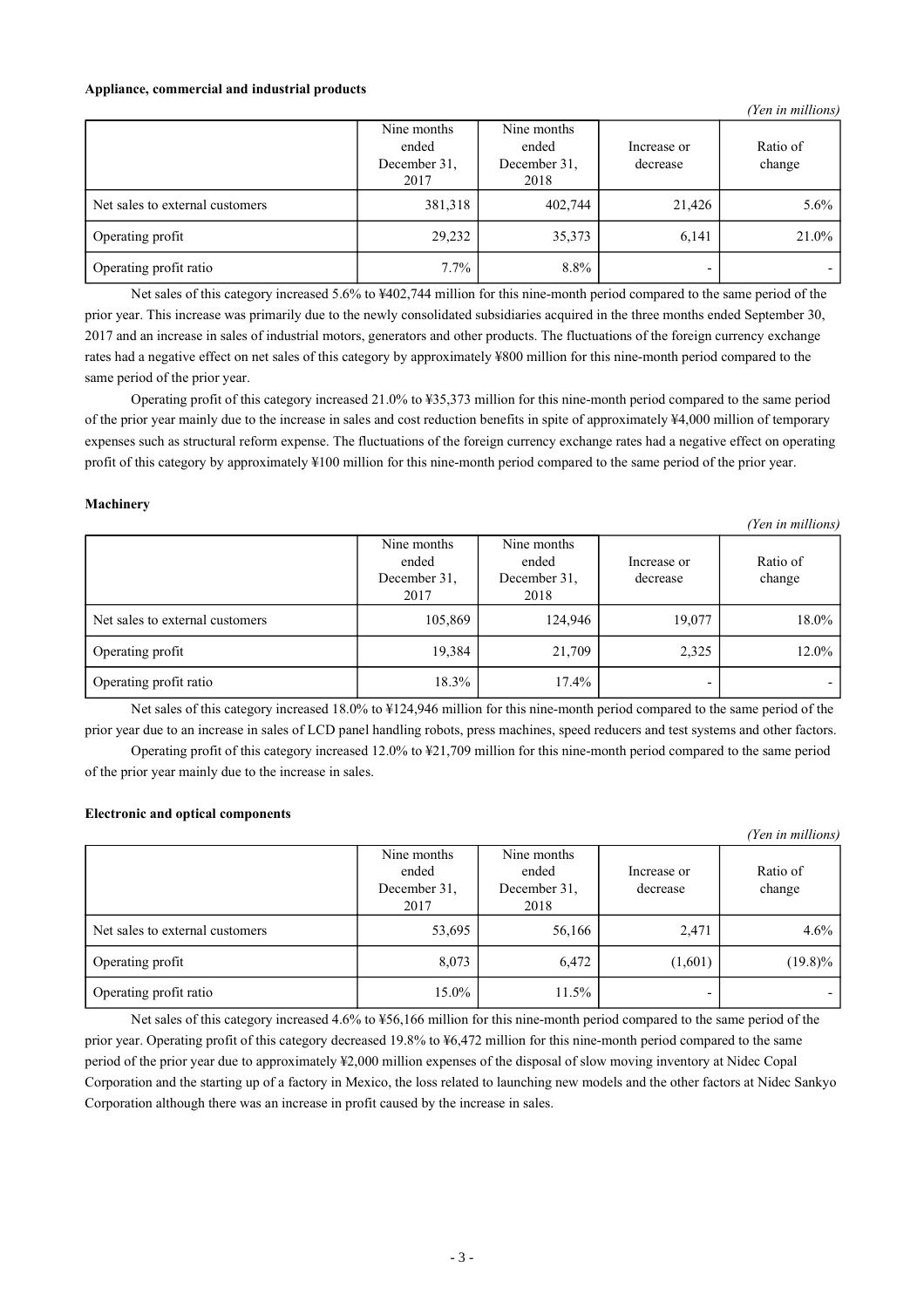### **Other products**

*(Yen in millions)*

|                                 | Nine months<br>ended<br>December 31.<br>2017 | Nine months<br>ended<br>December 31.<br>2018 | Increase or<br>decrease | Ratio of<br>change |
|---------------------------------|----------------------------------------------|----------------------------------------------|-------------------------|--------------------|
| Net sales to external customers | 3,090                                        | 3,431                                        | 341                     | $11.0\%$           |
| Operating profit                | 432                                          | 553                                          | 121                     | 28.0%              |
| Operating profit ratio          | 14.0%                                        | 16.1%                                        |                         |                    |

Net sales of this category increased 11.0% to ¥3,431 million and operating profit of this category increased 28.0% to ¥553 million for this nine-month period compared to the same period of the prior year.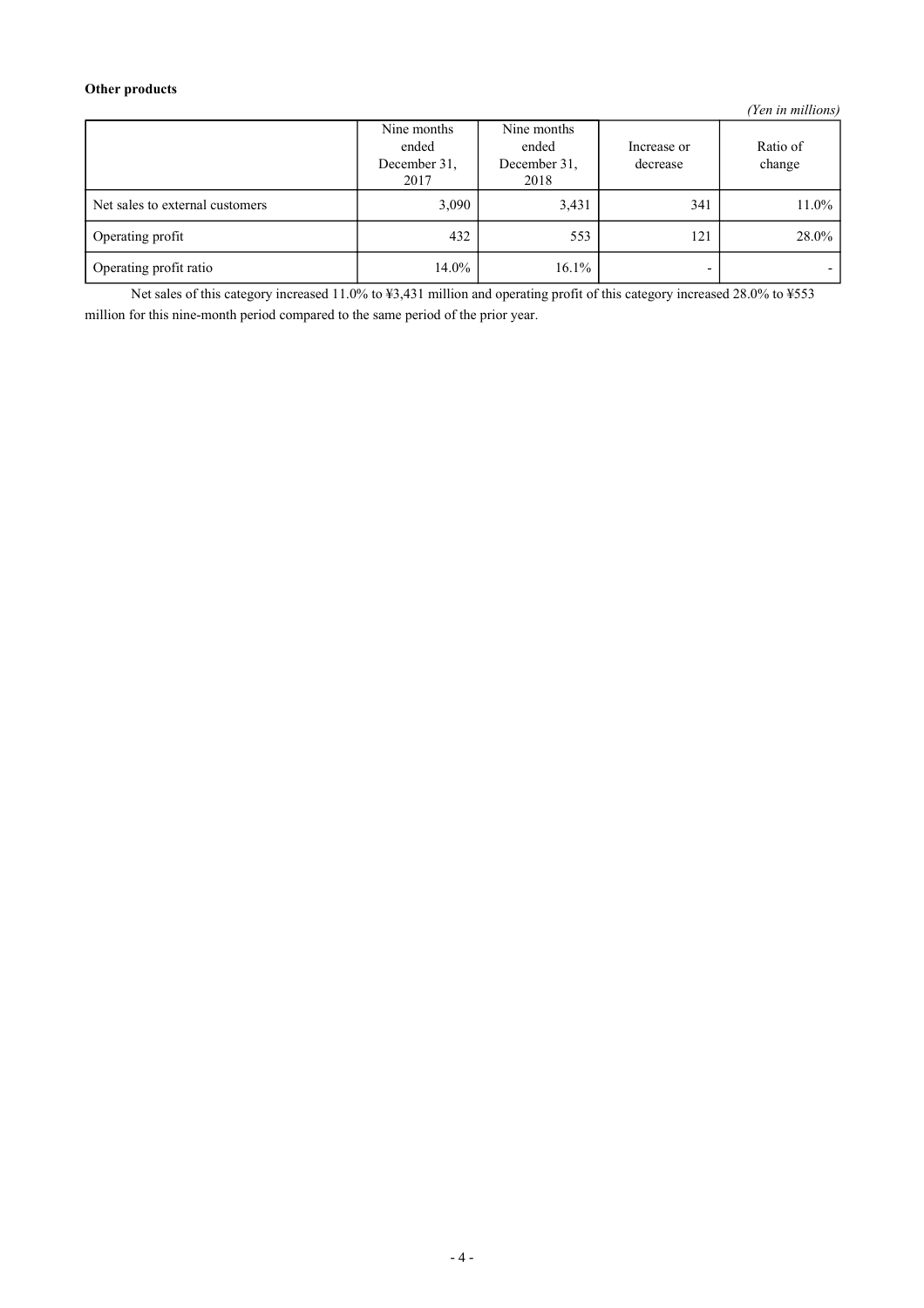### Consolidated Operating Results for the Three Months Ended December 31, 2018 ("3Q"), Compared to the Previous Three **Months Ended September 30, 2018 ("2Q")**

*(Yen in millions)*

|                                             | Three months<br>ended<br>September 30,<br>2018 | Three months<br>ended<br>December 31,<br>2018 | Increase or<br>decrease | Ratio of<br>change |
|---------------------------------------------|------------------------------------------------|-----------------------------------------------|-------------------------|--------------------|
| Net sales                                   | 393,839                                        | 376,702                                       | (17, 137)               | (4.4)%             |
| Operating profit                            | 51,649                                         | 31,130                                        | (20,519)                | $(39.7)\%$         |
| Operating profit ratio                      | 13.1%                                          | 8.3%                                          |                         |                    |
| Profit before income taxes                  | 51,379                                         | 33,031                                        | (18,348)                | $(35.7)\%$         |
| Profit attributable to owners of the parent | 41,192                                         | 24,704                                        | (16, 488)               | $(40.0)\%$         |

Consolidated net sales decreased 4.4% to ¥376,702 million for 3Q compared to 2Q. Operating profit decreased 39.7% to ¥31,130 million for 3Q compared to 2Q, because there were approximately ¥11,500 million of temporary expenses such as structural reform expense for streamlining of plants in Japan and abroad and M&A expense, in addition to the decrease in sales. The average exchange rate between the Japanese yen and the U.S. dollar for 3Q was ¥112.90 to the U.S. dollar, which reflected an approximately 1% depreciation of the Japanese yen against the U.S. dollar, compared to 2Q. The average exchange rate between the Japanese yen and the Euro for 3Q was ¥128.78 to the Euro, which reflected an approximately 1% appreciation of the Japanese yen against the Euro, compared to 2Q. The fluctuations of the foreign currency exchange rates had a positive effect on net sales by approximately ¥2,400 million and operating profit by approximately ¥200 million for 3Q compared to 2Q.

Profit before income taxes decreased 35.7% to ¥33,031 million for 3Q compared to 2Q and profit attributable to owners of the parent decreased 40.0% to ¥24,704 million for 3Q compared to 2Q.

### **Operating Results by Product Category for 3Q Compared to 2Q**

From the three months ended June 30, 2018, the product category "Automotive, appliance, commercial and industrial products" has been divided and presented as "Automotive products" and "Appliance, commercial and industrial products".

### **Small precision motors**

|                                               |                                                |                                               |                          | (Yen in millions)  |
|-----------------------------------------------|------------------------------------------------|-----------------------------------------------|--------------------------|--------------------|
|                                               | Three months<br>ended<br>September 30,<br>2018 | Three months<br>ended<br>December 31.<br>2018 | Increase or<br>decrease  | Ratio of<br>change |
| Net sales to external customers               | 122,622                                        | 114,298                                       | (8,324)                  | $(6.8)\%$          |
| Spindle motors for hard disk<br>drives (HDDs) | 51,321                                         | 42,050                                        | (9,271)                  | $(18.1)\%$         |
| Other small precision motors                  | 71,301                                         | 72,248                                        | 947                      | 1.3%               |
| Operating profit                              | 20,556                                         | 15,079                                        | (5, 477)                 | $(26.6)\%$         |
| Operating profit ratio                        | 16.8%                                          | 13.2%                                         | $\overline{\phantom{a}}$ |                    |

Net sales of this category decreased 6.8% to ¥114,298 million for 3Q compared to 2Q. The fluctuations of the foreign currency exchange rates had a positive effect on net sales of this category by approximately ¥1,000 million for 3Q compared to 2Q.

Net sales of spindle motors for HDDs decreased 18.1% to ¥42,050 million for 3Q compared to 2Q. The number of units sold of spindle motors for HDDs for 3Q decreased approximately 17.3% compared to 2Q. Net sales of other small precision motors for 3Q increased 1.3% to ¥72,248 million compared to 2Q.

Operating profit of this category decreased 26.6% to ¥15,079 million for 3Q compared to 2Q due to the decrease in sales and approximately ¥3,000 million of structural reform expense and other factors at 3Q. The fluctuations of the foreign currency exchange rates had a positive effect on operating profit of this category by approximately ¥100 million for 3Q compared to 2Q.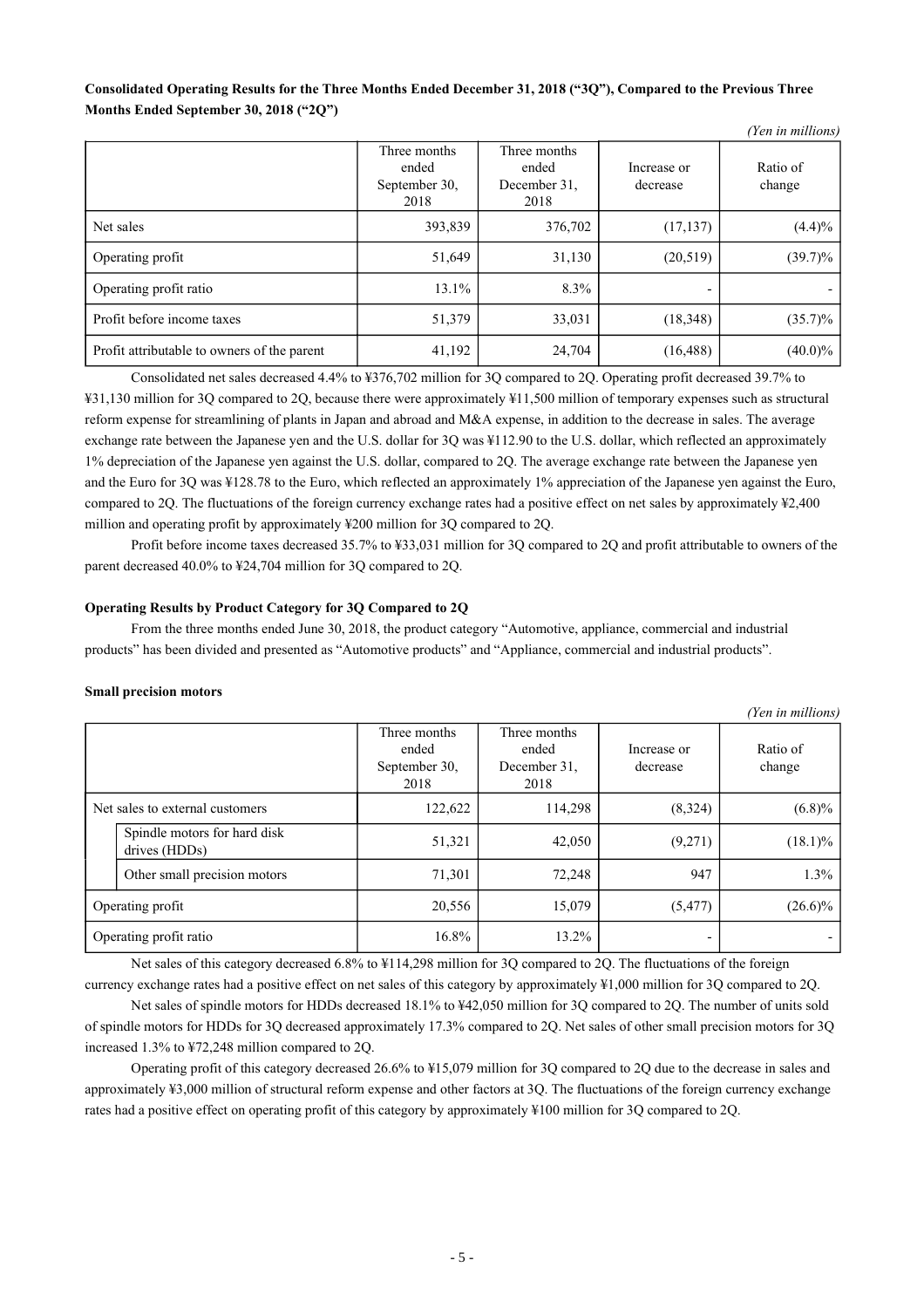#### **Automotive products**

*(Yen in millions)*

|                                 | Three months<br>ended<br>September 30,<br>2018 | Three months<br>ended<br>December 31,<br>2018 | Increase or<br>decrease | Ratio of<br>change |
|---------------------------------|------------------------------------------------|-----------------------------------------------|-------------------------|--------------------|
| Net sales to external customers | 74,723                                         | 71,862                                        | (2,861)                 | $(3.8)\%$          |
| Operating profit                | 11,990                                         | 5,702                                         | (6,288)                 | $(52.4)\%$         |
| Operating profit ratio          | $16.0\%$                                       | 7.9%                                          | -                       |                    |

Net sales of this category decreased 3.8% to ¥71,862 million for 3Q compared to 2Q mainly due to a decrease in sales of electric power steering motors. The fluctuations of the foreign currency exchange rates had a positive effect on net sales of this category by approximately ¥60 million for 3Q compared to 2Q.

Operating profit of this category decreased 52.4% to ¥5,702 million for 3Q compared to 2Q due to the decrease in sales and approximately ¥4,500 million of structural reform expense and other factors at 3Q. The fluctuations of the foreign currency exchange rates had a negative effect on operating profit of this category by approximately ¥100 million for 3Q compared to 2Q.

### **Appliance, commercial and industrial products**

|                                 |                                                |                                               |                         | (Yen in millions)  |
|---------------------------------|------------------------------------------------|-----------------------------------------------|-------------------------|--------------------|
|                                 | Three months<br>ended<br>September 30,<br>2018 | Three months<br>ended<br>December 31,<br>2018 | Increase or<br>decrease | Ratio of<br>change |
| Net sales to external customers | 133,590                                        | 130,596                                       | (2,994)                 | $(2.2)\%$          |
| Operating profit                | 14,201                                         | 7,157                                         | (7,044)                 | $(49.6)\%$         |
| Operating profit ratio          | $10.6\%$                                       | $5.5\%$                                       | -                       |                    |

Net sales of this category decreased 2.2% to ¥130,596 million for 3Q compared to 2Q mainly due to a decrease in sales of industrial motors and other products. The fluctuations of the foreign currency exchange rates had a positive effect on net sales of this category by approximately ¥1,000 million for 3Q compared to 2Q.

Operating profit of this category decreased 49.6% to ¥7,157 million for 3Q compared to 2Q due to the decrease in sales and approximately ¥3,700 million of structural reform expense and other factors at 3Q. The fluctuations of the foreign currency exchange rates had a positive effect on operating profit by approximately ¥100 million for 3Q compared to 2Q.

### **Machinery**

|                                 |                                                |                                               |                         | (Yen in millions)  |
|---------------------------------|------------------------------------------------|-----------------------------------------------|-------------------------|--------------------|
|                                 | Three months<br>ended<br>September 30,<br>2018 | Three months<br>ended<br>December 31.<br>2018 | Increase or<br>decrease | Ratio of<br>change |
| Net sales to external customers | 42,797                                         | 39,533                                        | (3,264)                 | $(7.6)\%$          |
| Operating profit                | 7,816                                          | 5,650                                         | (2,166)                 | $(27.7)\%$         |
| Operating profit ratio          | 18.3%                                          | 14.3%                                         |                         |                    |

Net sales of this category decreased 7.6% to ¥39,533 million for 3Q compared to 2Q due to a decrease in sales of LCD panel handling robots and test systems and other factors.

Operating profit of this category decreased 27.7% to ¥5,650 million for 3Q compared to 2Q mainly due to the decrease in sales.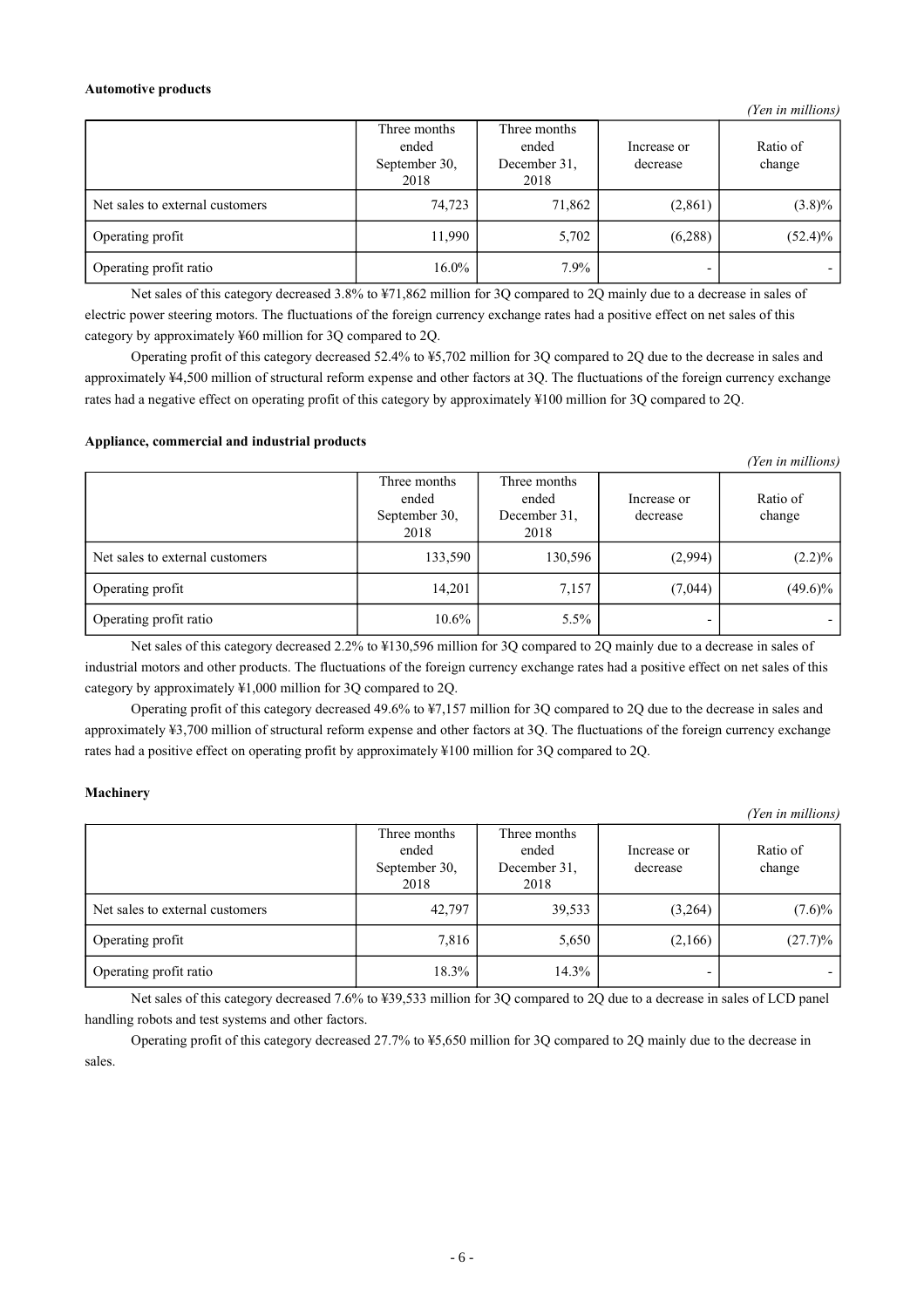### **Electronic and optical components**

|                                 | Three months<br>ended<br>September 30,<br>2018 | Three months<br>ended<br>December 31,<br>2018 | Increase or<br>decrease | Ratio of<br>change |
|---------------------------------|------------------------------------------------|-----------------------------------------------|-------------------------|--------------------|
| Net sales to external customers | 18,981                                         | 19,198                                        | 217                     | $1.1\%$            |
| Operating profit                | 2,163                                          | 2,354                                         | 191                     | 8.8%               |
| Operating profit ratio          | 11.4%                                          | 12.3%                                         |                         |                    |

Net sales of this category increased 1.1% to ¥19,198 million for 3Q compared to 2Q and operating profit of this category increased 8.8% to ¥2,354 million for 3Q compared to 2Q.

### **Other products**

*(Yen in millions)*

|                                 | Three months<br>ended<br>September 30,<br>2018 | Three months<br>ended<br>December 31,<br>2018 | Increase or<br>decrease | Ratio of<br>change |
|---------------------------------|------------------------------------------------|-----------------------------------------------|-------------------------|--------------------|
| Net sales to external customers | 1,126                                          | 1,215                                         | 89                      | $7.9\%$            |
| Operating profit                | 179                                            | 182                                           |                         | 1.7%               |
| Operating profit ratio          | 15.9%                                          | 15.0%                                         |                         |                    |

Net sales of this category increased 7.9% to ¥1,215 million and operating profit of this category increased 1.7% to ¥182 million for 3Q compared to 2Q.

*(Yen in millions)*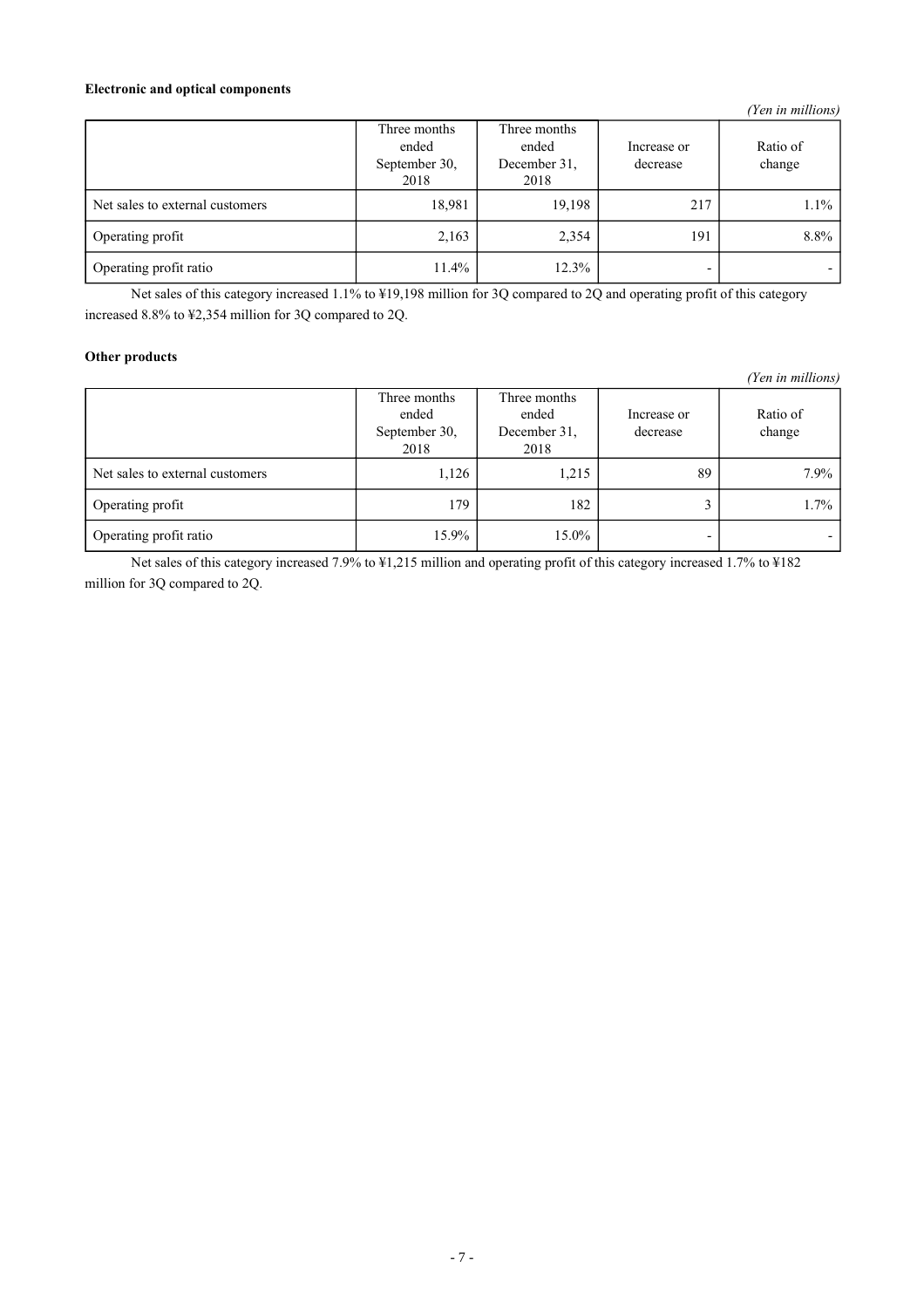#### **(2) Financial Position**

|                                                                                         |                         |                            | (Yen in millions)       |
|-----------------------------------------------------------------------------------------|-------------------------|----------------------------|-------------------------|
|                                                                                         | As of March<br>31, 2018 | As of December<br>31, 2018 | Increase or<br>decrease |
| Total assets                                                                            | 1,774,009               | 1,882,860                  | 108,851                 |
| Total liabilities                                                                       | 831,618                 | 880,215                    | 48,597                  |
| Total equity attributable to owners of the parent                                       | 932,501                 | 985,484                    | 52,983                  |
| Interest-bearing debt *1                                                                | 345,826                 | 384,727                    | 38,901                  |
| Net interest-bearing debt *2                                                            | 79,879                  | 122,866                    | 42,987                  |
| Debt ratio $(\frac{6}{6})$ *3                                                           | 19.5                    | 20.4                       | 0.9                     |
| Debt to equity ratio ("D/E ratio") (times) $*4$                                         | 0.37                    | 0.39                       | 0.02                    |
| Net $D/E$ ratio (times) $*5$                                                            | 0.09                    | 0.12                       | 0.03                    |
| Ratio of total equity attributable to owners of the parent to<br>total assets $(\%)^*6$ | 52.6                    | 52.3                       | (0.3)                   |

(Notes)\*1. Interest-bearing debt: The sum of "short term borrowings", "long term debt due within one year" and "long term debt" on the consolidated statement of financial position

- \*2. Net interest-bearing debt: Interest-bearing debt less "cash and cash equivalents"
- \*3. Debt ratio: Interest-bearing debt divided by total assets
- \*4. D/E ratio: Interest-bearing debt divided by total equity attributable to owners of the parent
- \*5. Net D/E ratio: Net interest-bearing debt divided by total equity attributable to owners of the parent

\*6. Ratio of total equity attributable to owners of the parent to total assets: Total equity attributable to owners of the parent divided by total assets

Total assets increased ¥108,851 million to ¥1,882,860 million as of December 31, 2018 compared to March 31, 2018. This was mainly due to increases of ¥44,677 million in property, plant and equipment, ¥42,352 million in inventories, ¥15,553 million in goodwill. On the other hand, there was a decrease of ¥10,811 million in trade and other receivables.

Total liabilities increased ¥48,597 million to ¥880,215 million as of December 31, 2018 compared to March 31, 2018. This was mainly due to an increase of ¥38,901 million in interest-bearing debt. Specifically, long term debt due within one year increased ¥66,060 million to ¥95,598 million, short term borrowings increased ¥12,732 million to ¥14,389 million, and long term debt decreased ¥39,891 million to ¥274,740 million as of December 31, 2018 compared to March 31, 2018.

As a result, net interest-bearing debt increased to ¥122,866 million as of December 31, 2018 from ¥79,879 million as of March 31, 2018. The debt ratio increased to 20.4% as of December 31, 2018 from 19.5% as of March 31, 2018. The D/E ratio increased to 0.39 times as of December 31, 2018 from 0.37 times as of March 31, 2018. The net D/E ratio increased to 0.12 times as of December 31, 2018 from 0.09 times as of March 31, 2018.

Total equity attributable to owners of the parent increased ¥52,983 million to ¥985,484 million as of December 31, 2018 compared to March 31, 2018. Ratio of total equity attributable to owners of the parent to total assets decreased to 52.3% as of December 31, 2018 from 52.6% as of March 31, 2018. This was mainly due to an increase in retained earnings of ¥69,485 million as of December 31, 2018 compared to March 31, 2018 and an increase in other components of equity of ¥9,393 million caused mainly by foreign currency translation adjustments. On the other hand, treasury stock increased ¥26,134 million.

NIDEC finalized the provisional accounting treatment for the business combination in the nine months ended December 31, 2018. Consolidated financial statements for the year ended March 31, 2018 reflect the revision of the initially allocated amounts of acquisition price as NIDEC finalized the provisional accounting treatment for the business combination.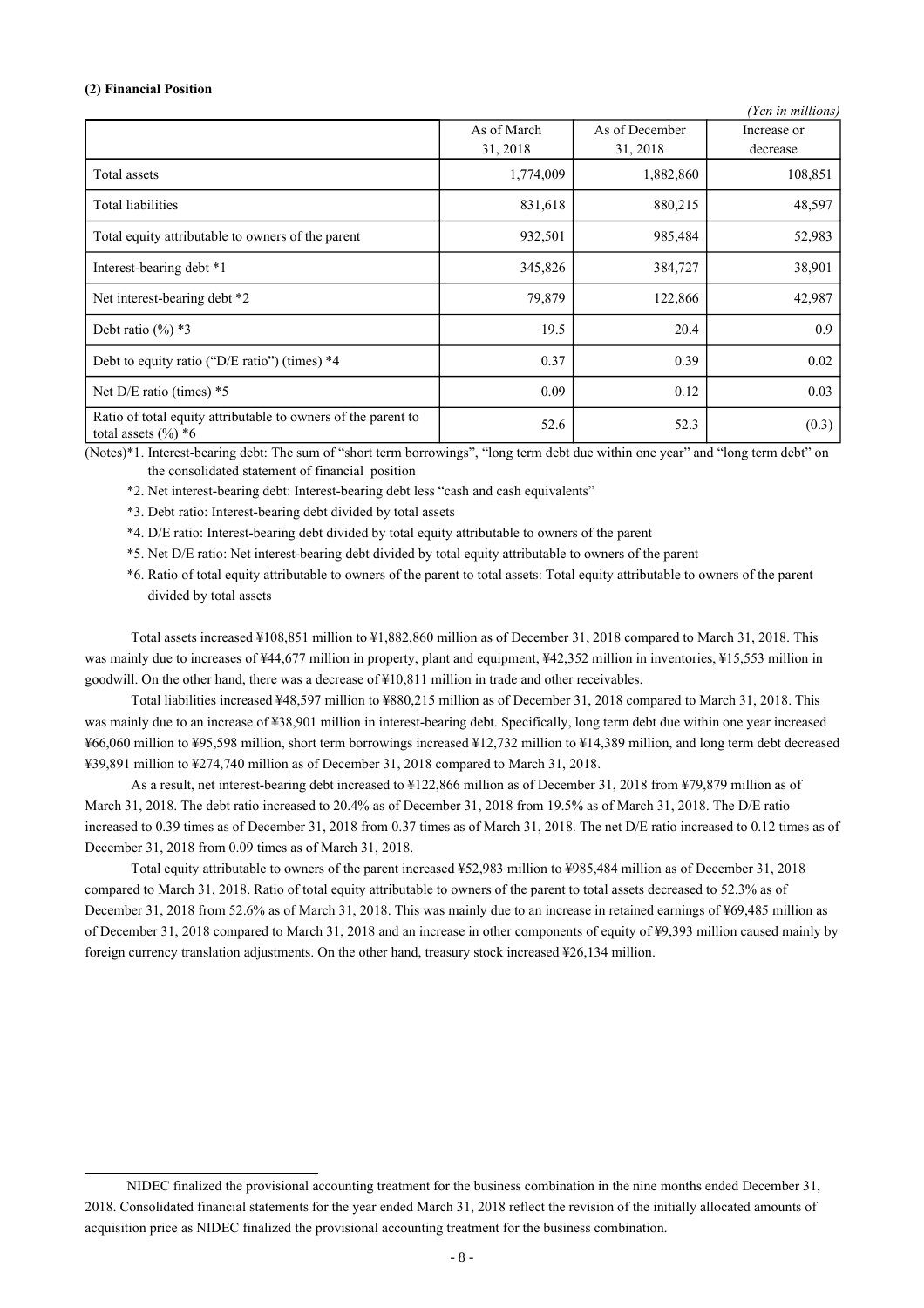#### **Overview of Cash Flow**

|                                                     |                                           |           | Ten ur munonoj |  |
|-----------------------------------------------------|-------------------------------------------|-----------|----------------|--|
|                                                     | For the nine months<br>ended December 31, |           | Increase<br>or |  |
|                                                     | 2017                                      | 2018      | decrease       |  |
| Net cash provided by operating activities           | 133,401                                   | 137,510   | 4,109          |  |
| Net cash used in investing activities               | (87,377)                                  | (118,625) | (31,248)       |  |
| Free cash flow *1                                   | 46,024                                    | 18,885    | (27, 139)      |  |
| Net cash (used in) provided by financing activities | (84,710)                                  | (19, 805) | 64,905         |  |

*(Yen in millions)*

(Note)\*1. Free cash flow is the sum of "net cash provided by operating activities" and "net cash used in investing activities".

Cash flows from operating activities for this nine-month period came to a net cash inflow of ¥137,510 million. Compared to the same period of the prior year, the cash inflow from operating activities for this nine-month period increased ¥4,109 million. This increase was mainly due to increases in accounts receivable net changes year on year of ¥54,745 million and in profit for the period ¥9,336 million. On the other hand, there was a decrease in accounts payable net changes year on year of ¥54,288 million.

Cash flows from investing activities for this nine-month period came to a net cash outflow of ¥118,625 million. Compared to the same period of the prior year, the net cash outflow from investing activities for this nine-month period increased ¥31,248 million mainly due to increases in additions to property, plant and equipment of ¥22,966 million and in additions to intangible assets of ¥5,720 million.

As a result, we had a positive free cash flow of ¥18,885 million for this nine-month period, a decrease of ¥ 27,139 million compared to a positive free cash flow of ¥46,024 million for the same period of the prior year.

Cash flows from financing activities for this nine-month period came to a net cash outflow of ¥19,805 million. Compared to the same period of the prior year, the net cash outflow from financing activities for this nine-month period decreased ¥64,905 million mainly due to an increase in short term borrowings net changes year on year of ¥175,328 million and a decrease in redemption of corporate bonds of ¥65,000 million. On the other hand, proceeds from issuance of long term debt decreased ¥84,060 million, proceeds from issuance of corporate bonds decreased ¥75,359 million and purchase of treasury stock increased ¥20,957 million.

As a result of the foregoing factors and the impact of foreign exchange fluctuations, the balance of cash and cash equivalents as of December 31, 2018 decreased ¥4,086 million to ¥261,861 million from March 31, 2018.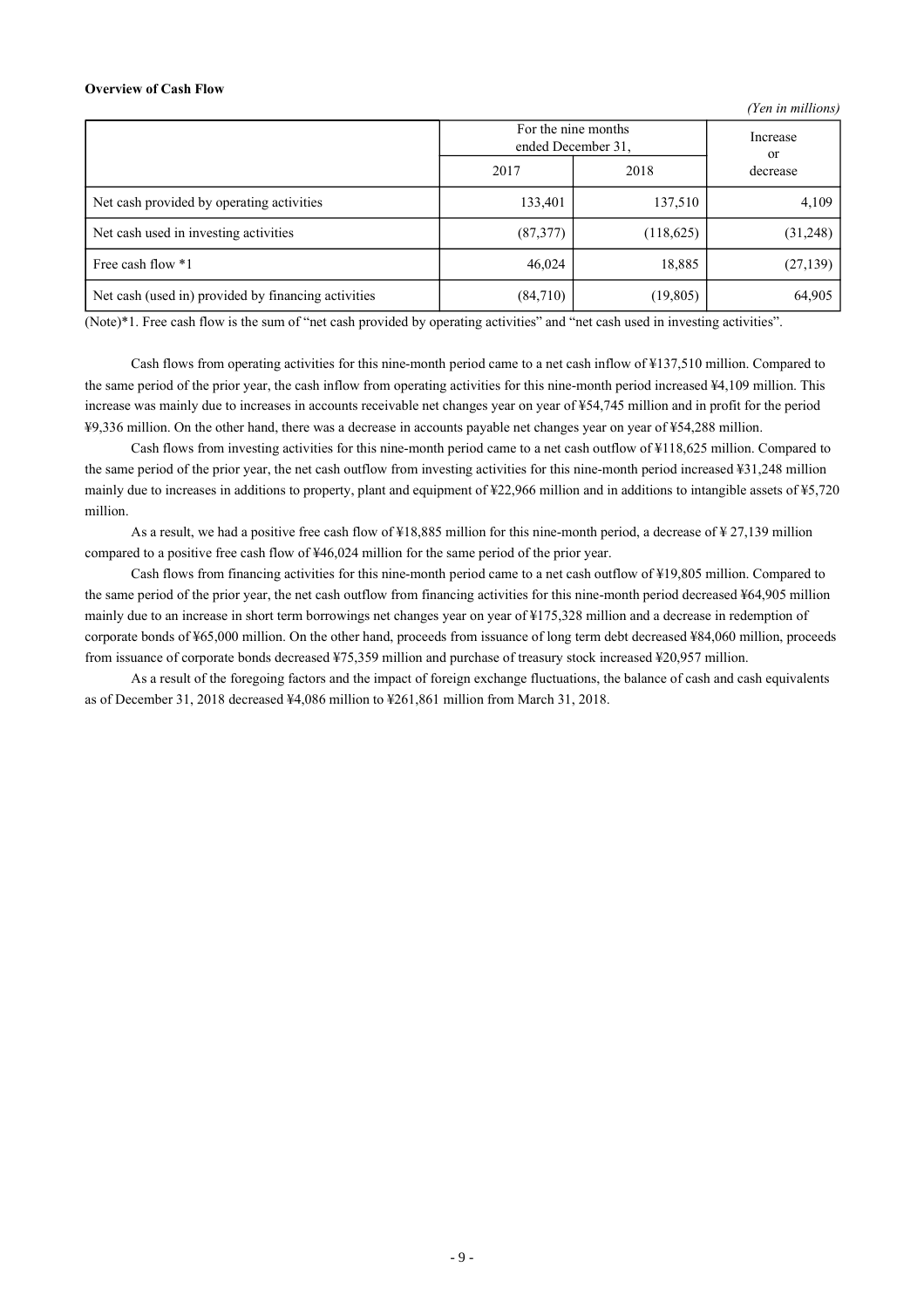### **(3) Explanation Regarding Future Forecast Information of Consolidated Financial Results**

The room for optimism continues to be limited in the global economy, while expectations are growing for the U.S. to sustain its economic growth, the uncertainty caused by the U.S.-China trade friction over China and other parts of the global economy continues to exist, together with other factors such as the concerns for geopolitical risks in the Middle East and political risks in Southern Europe.

Our business forecasts for the fiscal year ending March 31, 2019 at this time are as follows. The exchange rates used for the preparation of the foregoing forecasts remain unchanged (i.e., US\$1=¥100 and €1=¥125 respectively).

### **Forecast of Consolidated Financial Performance for the Year Ending March 31, 2019**

| Net sales                                   | $\text{\#1,450,000}$ million          | $(97.4\%$ compared to the previous fiscal year) |
|---------------------------------------------|---------------------------------------|-------------------------------------------------|
| Operating profit                            | $4145,000$ million                    | $(86.9\%$ compared to the previous fiscal year) |
| Profit before income taxes                  | $\text{\textsterling}140,000$ million | $(85.5\%$ compared to the previous fiscal year) |
| Profit attributable to owners of the parent | $\text{\textsterling}112,000$ million | $(85.6\%$ compared to the previous fiscal year) |

(Notes) 1. Consolidated performance is based on IFRS.

2. The calculations for the conversion of Asian currencies into Japanese yen also used the exchange rates,  $USS1 = 4100$  and  $€1 = $125.$ 

### **Cautionary Note Regarding Forward-Looking Statements**

Forward-looking statements, such as forecast of consolidated financial performance, stated in this document are based on information currently possessed by NIDEC or certain assumptions that NIDEC has deemed as rational. NIDEC cannot make any assurances that the contents mentioned in these forward-looking statements will ever materialize. Actual financial performance could be significantly different from NIDEC's expectations as a result of various factors.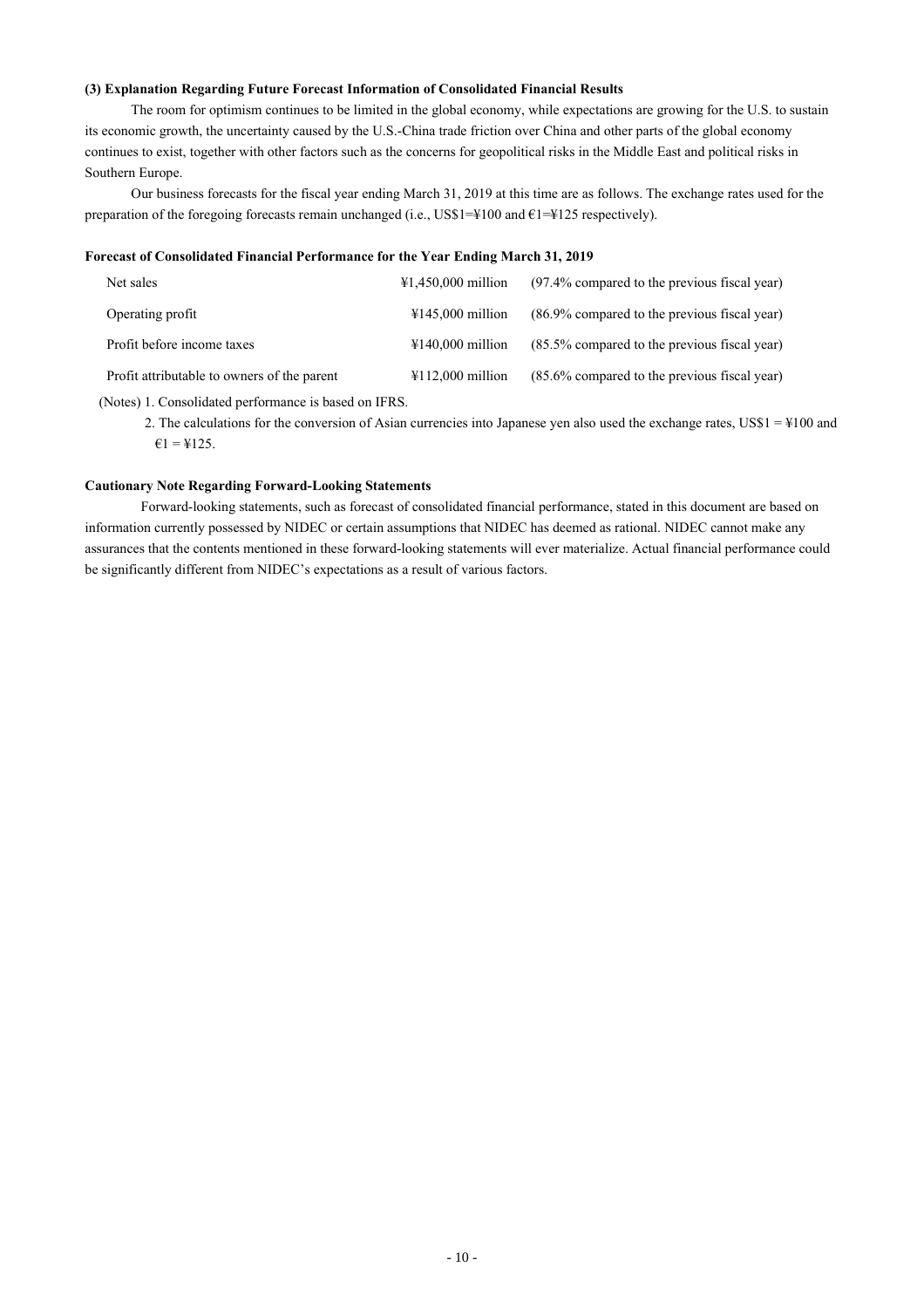## **2. Condensed Quarterly Consolidated Financial Statements and Other Information**

## **(1) Condensed Quarterly Consolidated Statements of Financial Position**

| (Yen in millions)                                    |                                                 |               |           |                |           |  |
|------------------------------------------------------|-------------------------------------------------|---------------|-----------|----------------|-----------|--|
|                                                      | As of December 31, 2018<br>As of March 31, 2018 |               |           | Increase<br>or |           |  |
|                                                      | Amounts                                         | $\frac{0}{0}$ | Amounts   | $\frac{0}{0}$  | decrease  |  |
| Assets                                               |                                                 |               |           |                |           |  |
| Current assets                                       |                                                 |               |           |                |           |  |
| Cash and cash equivalents                            | 265,947                                         |               | 261,861   |                | (4,086)   |  |
| Trade and other receivables                          | 388,741                                         |               | 377,930   |                | (10, 811) |  |
| Other financial assets                               | 1,718                                           |               | 403       |                | (1,315)   |  |
| Income tax receivables                               | 2,402                                           |               | 11,114    |                | 8,712     |  |
| Inventories                                          | 227,766                                         |               | 270,118   |                | 42,352    |  |
| Other current assets                                 | 30,155                                          |               | 39,208    |                | 9,053     |  |
| Total current assets                                 | 916,729                                         | 51.7          | 960,634   | 51.0           | 43,905    |  |
| Non-current assets                                   |                                                 |               |           |                |           |  |
| Property, plant and equipment                        | 451,298                                         |               | 495,975   |                | 44,677    |  |
| Goodwill                                             | 234,915                                         |               | 250,468   |                | 15,553    |  |
| Intangible assets                                    | 124,413                                         |               | 129,431   |                | 5,018     |  |
| Investments accounted for using<br>the equity method | 1,112                                           |               | 3,180     |                | 2,068     |  |
| Other investments                                    | 22,295                                          |               | 16,987    |                | (5,308)   |  |
| Other financial assets                               | 5,464                                           |               | 6,222     |                | 758       |  |
| Deferred tax assets                                  | 11,055                                          |               | 11,611    |                | 556       |  |
| Other non-current assets                             | 6,728                                           |               | 8,352     |                | 1,624     |  |
| Total non-current assets                             | 857,280                                         | 48.3          | 922,226   | 49.0           | 64,946    |  |
| Total assets                                         | 1,774,009                                       | $100.0\,$     | 1,882,860 | 100.0          | 108,851   |  |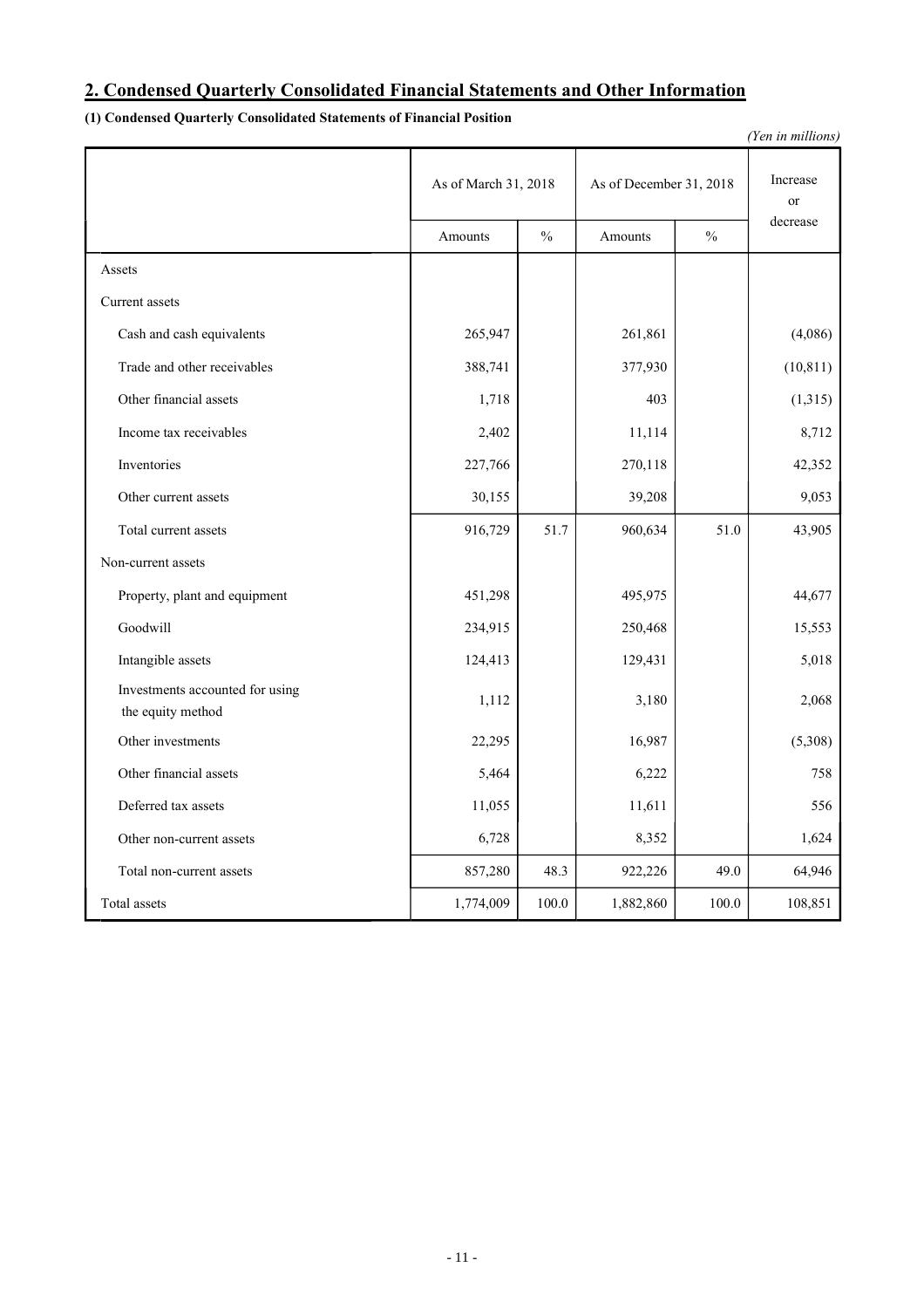|                                                      | As of March 31, 2018 |               | As of December 31, 2018 |               | Increase<br>or |
|------------------------------------------------------|----------------------|---------------|-------------------------|---------------|----------------|
|                                                      | Amounts              | $\frac{0}{0}$ | Amounts                 | $\frac{0}{0}$ | decrease       |
| Liabilities                                          |                      |               |                         |               |                |
| Current liabilities                                  |                      |               |                         |               |                |
| Short term borrowings                                | 1,657                |               | 14,389                  |               | 12,732         |
| Long term debt due within one year                   | 29,538               |               | 95,598                  |               | 66,060         |
| Trade and other payables                             | 317,031              |               | 316,213                 |               | (818)          |
| Other financial liabilities                          | 1,557                |               | 4,535                   |               | 2,978          |
| Income tax payables                                  | 7,582                |               | 14,655                  |               | 7,073          |
| Provisions                                           | 32,733               |               | 26,573                  |               | (6,160)        |
| Other current liabilities                            | 61,915               |               | 65,886                  |               | 3,971          |
| Total current liabilities                            | 452,013              | 25.5          | 537,849                 | 28.5          | 85,836         |
| Non-current liabilities                              |                      |               |                         |               |                |
| Long term debt                                       | 314,631              |               | 274,740                 |               | (39, 891)      |
| Other financial liabilities                          | 2,373                |               | 2,036                   |               | (337)          |
| Retirement benefit liabilities                       | 24,178               |               | 26,092                  |               | 1,914          |
| Provisions                                           | 6,577                |               | 4,478                   |               | (2,099)        |
| Deferred tax liabilities                             | 28,922               |               | 32,330                  |               | 3,408          |
| Other non-current liabilities                        | 2,924                |               | 2,690                   |               | (234)          |
| Total non-current liabilities                        | 379,605              | 21.4          | 342,366                 | 18.2          | (37,239)       |
| <b>Total liabilities</b>                             | 831,618              | 46.9          | 880,215                 | 46.7          | 48,597         |
|                                                      |                      |               |                         |               |                |
| Equity                                               |                      |               |                         |               |                |
| Common stock                                         | 87,784               | 4.9           | 87,784                  | 4.7           |                |
| Additional paid-in capital                           | 118,136              | 6.7           | 118,375                 | 6.3           | 239            |
| Retained earnings                                    | 822,589              | 46.4          | 892,074                 | 47.4          | 69,485         |
| Other components of equity                           | (76, 857)            | (4.3)         | (67, 464)               | (3.7)         | 9,393          |
| Treasury stock                                       | (19, 151)            | (1.1)         | (45,285)                | (2.4)         | (26, 134)      |
| Total equity attributable to owners<br>of the parent | 932,501              | 52.6          | 985,484                 | 52.3          | 52,983         |
| Non-controlling interests                            | 9,890                | 0.5           | 17,161                  | $1.0\,$       | 7,271          |
| Total equity                                         | 942,391              | 53.1          | 1,002,645               | 53.3          | 60,254         |
| Total liabilities and equity                         | 1,774,009            | 100.0         | 1,882,860               | 100.0         | 108,851        |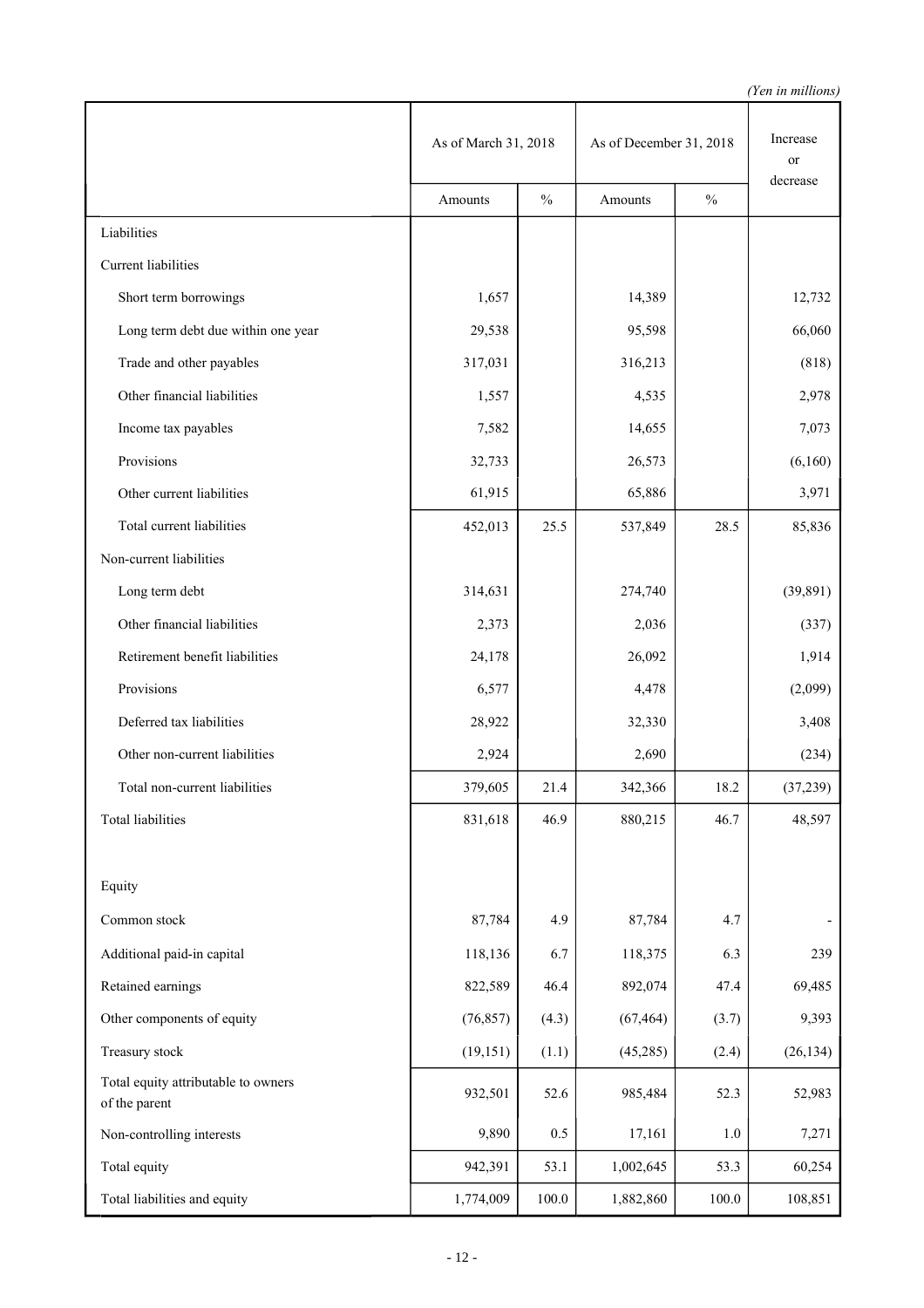### **(2) Condensed Quarterly Consolidated Statements of Income**

**and Condensed Quarterly Consolidated Statements of Comprehensive Income**

For the nine months ended December 31, 2017 and 2018

**Condensed Quarterly Consolidated Statements of Income** *(Yen in millions)*

|                                                                                 | For the nine months ended<br>Increase or |               |            |               |           | For the year ended |                |               |
|---------------------------------------------------------------------------------|------------------------------------------|---------------|------------|---------------|-----------|--------------------|----------------|---------------|
|                                                                                 | December 31.                             |               |            |               | decrease  |                    |                |               |
|                                                                                 | 2017                                     |               |            | 2018          |           |                    | March 31, 2018 |               |
|                                                                                 | Amounts                                  | $\frac{0}{0}$ | Amounts    | $\frac{0}{0}$ | Amounts   | $\frac{0}{0}$      | Amounts        | $\frac{0}{0}$ |
| Net sales                                                                       | 1,105,921                                | 100.0         | 1,154,306  | 100.0         | 48,385    | 4.4                | 1,488,090      | 100.0         |
| Cost of sales                                                                   | (838, 431)                               | (75.8)        | (875, 796) | (75.9)        | (37, 365) | 4.5                | (1, 131, 557)  | (76.0)        |
| Gross profit                                                                    | 267,490                                  | 24.2          | 278,510    | 24.1          | 11,020    | 4.1                | 356,533        | 24.0          |
| Selling, general and administrative expenses                                    | (100, 324)                               | (9.1)         | (103, 948) | (9.0)         | (3,624)   | 3.6                | (134, 253)     | (9.0)         |
| Research and development expenses                                               | (41,006)                                 | (3.7)         | (45, 195)  | (3.9)         | (4,189)   | 10.2               | (55, 438)      | (3.8)         |
| Operating profit                                                                | 126,160                                  | 11.4          | 129,367    | 11.2          | 3,207     | 2.5                | 166,842        | 11.2          |
| Financial income                                                                | 4,597                                    | 0.4           | 7,690      | 0.7           | 3,093     | 67.3               | 6,577          | 0.5           |
| Financial expenses                                                              | (5,119)                                  | (0.5)         | (6, 384)   | (0.6)         | (1,265)   | 24.7               | (7,007)        | (0.5)         |
| Derivative gain (loss)                                                          | 693                                      | 0.1           | 992        | 0.1           | 299       | 43.1               | (275)          | (0.0)         |
| Foreign exchange differences                                                    | (7,686)                                  | (0.7)         | 6          | 0.0           | 7,692     |                    | (2,590)        | (0.2)         |
| Share of net profit (loss) from associate accounting<br>using the equity method | 111                                      | 0.0           | (373)      | (0.0)         | (484)     |                    | 118            | 0.0           |
| Profit before income taxes                                                      | 118,756                                  | 10.7          | 131,298    | 11.4          | 12,542    | 10.6               | 163,665        | 11.0          |
| Income tax expenses                                                             | (24, 235)                                | (2.2)         | (27, 441)  | (2.4)         | (3,206)   | 13.2               | (32, 144)      | (2.2)         |
| Profit for the period                                                           | 94,521                                   | 8.5           | 103,857    | 9.0           | 9,336     | 9.9                | 131,521        | 8.8           |
| Profit for the period attributable to:                                          |                                          |               |            |               |           |                    |                |               |
| Owners of the parent                                                            | 93,984                                   | 8.5           | 103,214    | 8.9           | 9,230     | 9.8                | 130,834        | 8.8           |
| Non-controlling interests                                                       | 537                                      | 0.0           | 643        | 0.1           | 106       | 19.7               | 687            | 0.0           |
| Profit for the period                                                           | 94,521                                   | 8.5           | 103,857    | 9.0           | 9,336     | 9.9                | 131,521        | 8.8           |

### **Condensed Quarterly Consolidated Statements of Comprehensive Income** *(Yen in millions)*

|                                                                       | For the nine months ended |              | Increase or         |               | For the year ended |  |
|-----------------------------------------------------------------------|---------------------------|--------------|---------------------|---------------|--------------------|--|
|                                                                       |                           | December 31, | decrease            |               | March 31, 2018     |  |
|                                                                       | 2017                      | 2018         |                     |               |                    |  |
|                                                                       | Amounts                   | Amounts      | Amounts             | $\frac{0}{0}$ | Amounts            |  |
| Profit for the period                                                 | 94,521                    | 103,857      | 9,336               | 9.9           | 131,521            |  |
| Other comprehensive income, net of taxation                           |                           |              |                     |               |                    |  |
| Items that will not be reclassified to net profit or<br>loss:         |                           |              |                     |               |                    |  |
| Remeasurement of defined benefit plans                                | (72)                      | 20           | 92                  |               | 425                |  |
| Fair value movements on FVTOCI equity<br>financial assets             | 3,545                     | (3,581)      | (7,126)             |               | 2,093              |  |
| Items that may be reclassified to net profit or loss:                 |                           |              |                     |               |                    |  |
| Foreign currency translation adjustments                              | 36,378                    | 10,271       | (26, 107)           | (71.8)        | (13, 881)          |  |
| Effective portion of net changes in fair value<br>of cash flow hedges | 371                       | (1,162)      | (1, 533)            |               | 399                |  |
| Fair value movements on FVTOCI debt<br>financial assets               | (1)                       | 4            | 5                   |               | (3)                |  |
| Total other comprehensive income for the period, net<br>of taxation   | 40,221                    | 5,552        | (34, 669)           | (86.2)        | (10, 967)          |  |
| Comprehensive income for the period                                   | 134,742                   | 109,409      | (25, 333)           | (18.8)        | 120,554            |  |
| Comprehensive income for the period attributable to:                  |                           |              |                     |               |                    |  |
| Owners of the parent                                                  | 133,755                   | 109,105      | $(24,650)$ (18.4)   |               | 119,812            |  |
| Non-controlling interests                                             | 987                       | 304          | $(683)$ (69.2)      |               | 742                |  |
| Comprehensive income for the period                                   | 134,742                   | 109,409      | $(25,333)$ $(18.8)$ |               | 120,554            |  |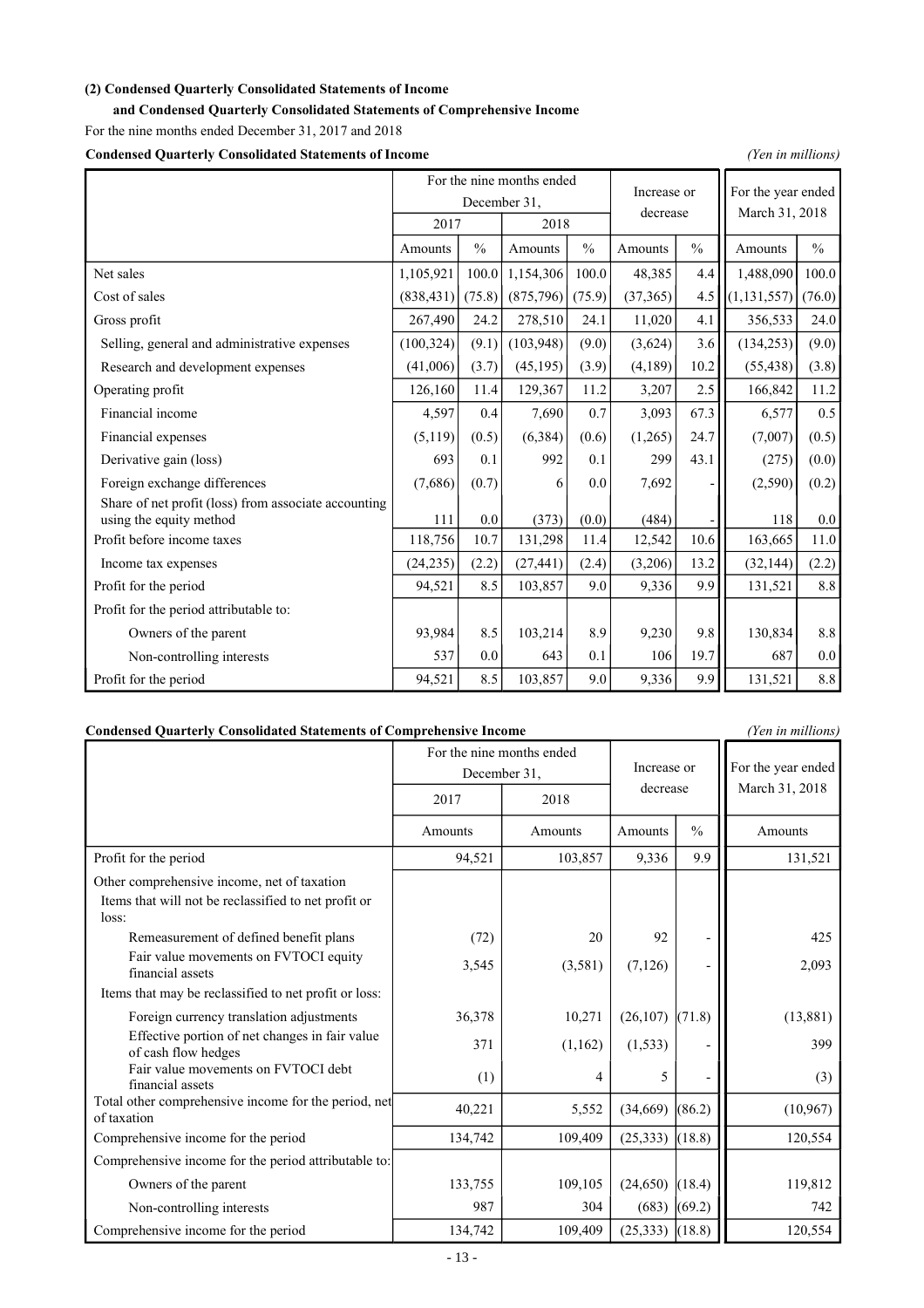## For the three months ended December 31, 2017 and 2018

**Condensed Quarterly Consolidated Statements of Income** *(Yen in millions)*

|                                                                                 | For the three months ended December 31, |               |            |               | Increase or |               |
|---------------------------------------------------------------------------------|-----------------------------------------|---------------|------------|---------------|-------------|---------------|
|                                                                                 | 2017                                    |               | 2018       |               | decrease    |               |
|                                                                                 | Amounts                                 | $\frac{0}{0}$ | Amounts    | $\frac{0}{0}$ | Amounts     | $\frac{0}{0}$ |
| Net sales                                                                       | 390,031                                 | 100.0         | 376,702    | 100.0         | (13,329)    | (3.4)         |
| Cost of sales                                                                   | (296, 479)                              | (76.0)        | (293, 492) | (77.9)        | 2,987       | (1.0)         |
| Gross profit                                                                    | 93,552                                  | 24.0          | 83,210     | 22.1          | (10, 342)   | (11.1)        |
| Selling, general and administrative expenses                                    | (34,940)                                | (9.0)         | (35,773)   | (9.5)         | (833)       | 2.4           |
| Research and development expenses                                               | (14,217)                                | (3.6)         | (16, 307)  | (4.3)         | (2,090)     | 14.7          |
| Operating profit                                                                | 44,395                                  | 11.4          | 31,130     | 8.3           | (13,265)    | (29.9)        |
| Financial income                                                                | 1,743                                   | 0.4           | 2,859      | 0.8           | 1,116       | 64.0          |
| Financial expenses                                                              | (1,752)                                 | (0.5)         | (2,211)    | (0.6)         | (459)       | 26.2          |
| Derivative gain (loss)                                                          | 601                                     | 0.2           | (931)      | (0.3)         | (1, 532)    |               |
| Foreign exchange differences                                                    | (2,105)                                 | (0.5)         | 2,295      | 0.6           | 4,400       |               |
| Share of net profit (loss) from associate accounting<br>using the equity method | 91                                      | 0.0           | (111)      | (0.0)         | (202)       |               |
| Profit before income taxes                                                      | 42,973                                  | 11.0          | 33,031     | 8.8           | (9, 942)    | (23.1)        |
| Income tax expenses                                                             | (8, 183)                                | (2.1)         | (8,082)    | (2.2)         | 101         | (1.2)         |
| Profit for the period                                                           | 34,790                                  | 8.9           | 24,949     | 6.6           | (9, 841)    | (28.3)        |
| Profit for the period attributable to:                                          |                                         |               |            |               |             |               |
| Owners of the parent                                                            | 34,563                                  | 8.9           | 24,704     | 6.6           | (9,859)     | (28.5)        |
| Non-controlling interests                                                       | 227                                     | 0.0           | 245        | 0.0           | 18          | 7.9           |
| Profit for the period                                                           | 34,790                                  | 8.9           | 24,949     | 6.6           | (9, 841)    | (28.3)        |

| <b>Condensed Quarterly Consolidated Statements of Comprehensive Income</b> |  |
|----------------------------------------------------------------------------|--|
|                                                                            |  |

**Condensed Quarterly Consolidated Statements of Comprehensive Income** *(Yen in millions)*

|                                                                       | For the three months ended<br>December 31, | Increase or |           |               |
|-----------------------------------------------------------------------|--------------------------------------------|-------------|-----------|---------------|
|                                                                       | 2017                                       | 2018        | decrease  |               |
|                                                                       | Amounts                                    | Amounts     | Amounts   | $\frac{0}{0}$ |
| Profit for the period                                                 | 34,790                                     | 24,949      | (9,841)   | (28.3)        |
| Other comprehensive income, net of taxation                           |                                            |             |           |               |
| Items that will not be reclassified to net profit or loss:            |                                            |             |           |               |
| Remeasurement of defined benefit plans                                | (26)                                       | 86          | 112       |               |
| Fair value movements on FVTOCI equity financial<br>assets             | 1,408                                      | (3,057)     | (4, 465)  |               |
| Items that may be reclassified to net profit or loss:                 |                                            |             |           |               |
| Foreign currency translation adjustments                              | 9,675                                      | (31,309)    | (40, 984) |               |
| Effective portion of net changes in fair value of<br>cash flow hedges | (131)                                      | (605)       | (474)     |               |
| Fair value movements on FVTOCI debt financial<br>assets               |                                            | (4)         | (5)       |               |
| Total other comprehensive income for the period, net of<br>taxation   | 10,927                                     | (34, 889)   | (45, 816) |               |
| Comprehensive income for the period                                   | 45,717                                     | (9,940)     | (55, 657) |               |
| Comprehensive income for the period attributable to:                  |                                            |             |           |               |
| Owners of the parent                                                  | 45,065                                     | (9, 813)    | (54, 878) |               |
| Non-controlling interests                                             | 652                                        | (127)       | (779)     |               |
| Comprehensive income for the period                                   | 45,717                                     | (9,940)     | (55, 657) |               |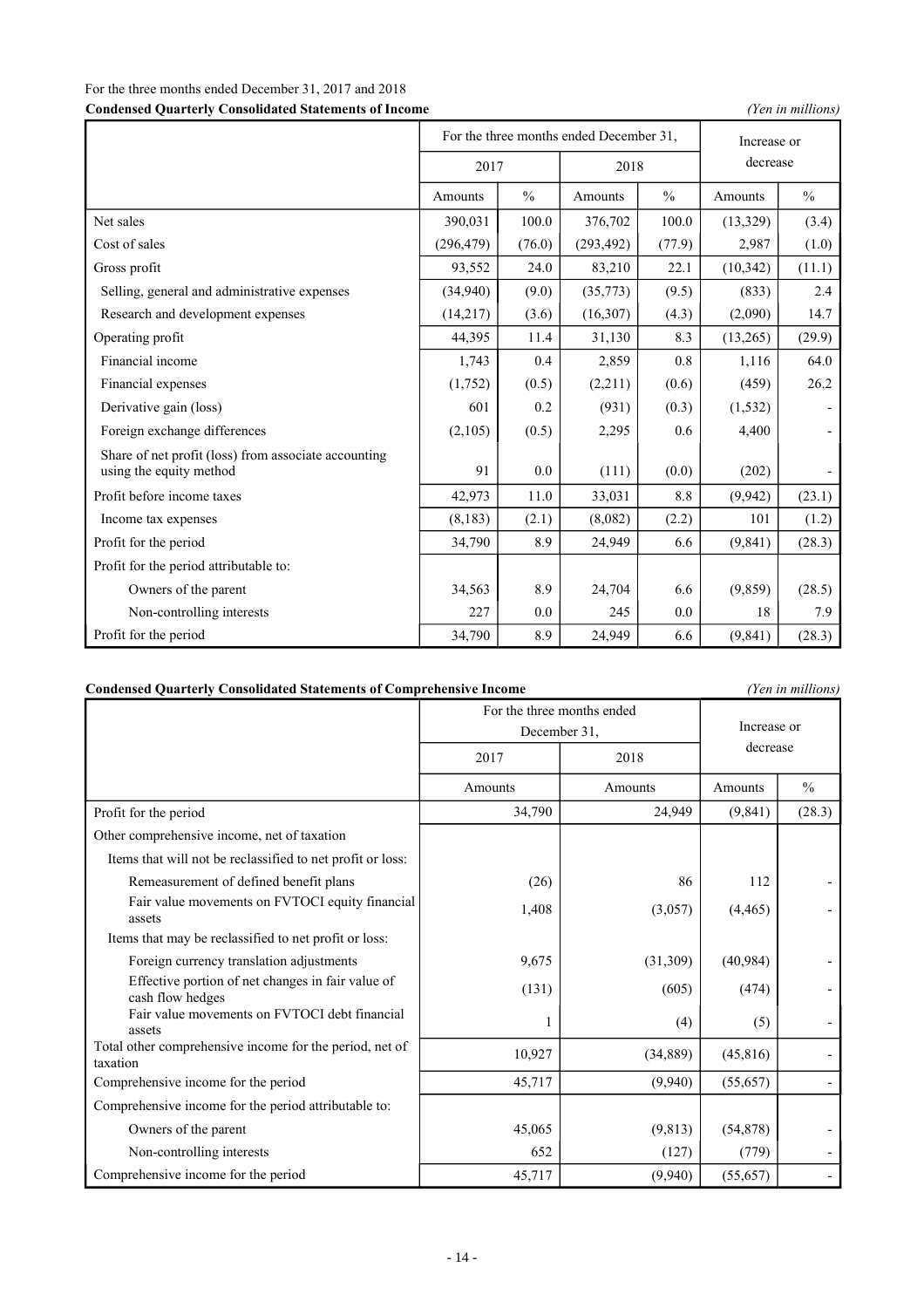### **(3) Condensed Quarterly Consolidated Statements of Changes in Equity**

For the nine months ended December 31, 2017 *(Yen in millions)* 

|                                   |                 | Total equity attributable to owners of the parent |                      |                                  |                   |          |                                  |                 |
|-----------------------------------|-----------------|---------------------------------------------------|----------------------|----------------------------------|-------------------|----------|----------------------------------|-----------------|
|                                   | Common<br>stock | Additional<br>paid-in<br>capital                  | Retained<br>earnings | Other<br>components<br>of equity | Treasury<br>stock | Total    | Non-<br>controlling<br>interests | Total<br>equity |
| Balance at April 1, 2017          | 87,784          | 118,340                                           | 715,911              | (63,320)                         | (12, 143)         | 846,572  | 9,234                            | 855,806         |
| Comprehensive income              |                 |                                                   |                      |                                  |                   |          |                                  |                 |
| Profit for the period             |                 |                                                   | 93,984               |                                  |                   | 93,984   | 537                              | 94,521          |
| Other comprehensive income        |                 |                                                   |                      | 39,771                           |                   | 39,771   | 450                              | 40,221          |
| Total comprehensive income        |                 |                                                   |                      |                                  |                   | 133,755  | 987                              | 134,742         |
| Transactions with owners directly |                 |                                                   |                      |                                  |                   |          |                                  |                 |
| recognized in equity:             |                 |                                                   |                      |                                  |                   |          |                                  |                 |
| Purchase of treasury stock        |                 |                                                   |                      |                                  | (5,177)           | (5,177)  | -                                | (5,177)         |
| Dividends paid to owners of the   |                 |                                                   | (26,670)             |                                  |                   | (26,670) | $\overline{a}$                   | (26,670)        |
| parent                            |                 |                                                   |                      |                                  |                   |          |                                  |                 |
| Dividends paid to non-controlling |                 |                                                   |                      |                                  |                   |          | (39)                             | (39)            |
| interests                         |                 |                                                   |                      |                                  |                   |          |                                  |                 |
| Transfer to retained earnings     |                 |                                                   | 3,469                | (3,469)                          |                   |          |                                  |                 |
| Other                             |                 | (204)                                             |                      | (1)                              |                   | (204)    | 15                               | (189)           |
| Balance at December 31, 2017      | 87,784          | 118,136                                           | 786,695              | (27, 019)                        | (17,320)          | 948,276  | 10,197                           | 958,473         |

For the nine months ended December 31, 2018 *(Yen in millions)* 

|                                     | Total equity attributable to owners of the parent |                                  |                      |                                  |                   |                |                                  |                 |
|-------------------------------------|---------------------------------------------------|----------------------------------|----------------------|----------------------------------|-------------------|----------------|----------------------------------|-----------------|
|                                     | Common<br>stock                                   | Additional<br>paid-in<br>capital | Retained<br>earnings | Other<br>components<br>of equity | Treasury<br>stock | Total          | Non-<br>controlling<br>interests | Total<br>equity |
| Balance at April 1, 2018            | 87,784                                            | 118,136                          | 822,589              | (76, 857)                        | (19, 151)         | 932,501        | 9,890                            | 942,391         |
| Change in accounting policies       |                                                   |                                  | 199                  |                                  |                   | 199            |                                  | 199             |
| Balance after restatement           | 87,784                                            | 118,136                          | 822,788              | (76, 857)                        | (19, 151)         | 932,700        | 9,890                            | 942,590         |
| Comprehensive income                |                                                   |                                  |                      |                                  |                   |                |                                  |                 |
| Profit for the period               |                                                   |                                  | 103,214              |                                  |                   | 103,214        | 643                              | 103,857         |
| Other comprehensive income          |                                                   |                                  |                      | 5,891                            |                   | 5,891          | (339)                            | 5,552           |
| Total comprehensive income          |                                                   |                                  |                      |                                  |                   | 109,105        | 304                              | 109,409         |
| Transactions with owners directly   |                                                   |                                  |                      |                                  |                   |                |                                  |                 |
| recognized in equity:               |                                                   |                                  |                      |                                  |                   |                |                                  |                 |
| Purchase of treasury stock          |                                                   |                                  |                      |                                  | (26, 134)         | (26, 134)      |                                  | (26, 134)       |
| Dividends paid to owners of the     |                                                   |                                  | (29, 486)            |                                  |                   | (29, 486)      |                                  | (29, 486)       |
| parent                              |                                                   |                                  |                      |                                  |                   |                |                                  |                 |
| Dividends paid to non-controlling   |                                                   |                                  |                      |                                  |                   |                | (81)                             | (81)            |
| interests                           |                                                   |                                  |                      |                                  |                   |                |                                  |                 |
| Share-based payment transactions    |                                                   | 224                              |                      |                                  |                   | 224            |                                  | 224             |
| Transfer to retained earnings       |                                                   |                                  | (3,500)              | 3,500                            |                   |                |                                  |                 |
| Changes in equity by purchase of    |                                                   |                                  |                      |                                  |                   | $\overline{a}$ | 7,140                            | 7,140           |
| shares of consolidated subsidiaries |                                                   |                                  |                      |                                  |                   |                |                                  |                 |
| Other                               |                                                   | 15                               | (942)                | $\overline{2}$                   |                   | (925)          | (92)                             | (1,017)         |
| Balance at December 31, 2018        | 87,784                                            | 118,375                          | 892,074              | (67, 464)                        | (45, 285)         | 985,484        | 17,161                           | 1,002,645       |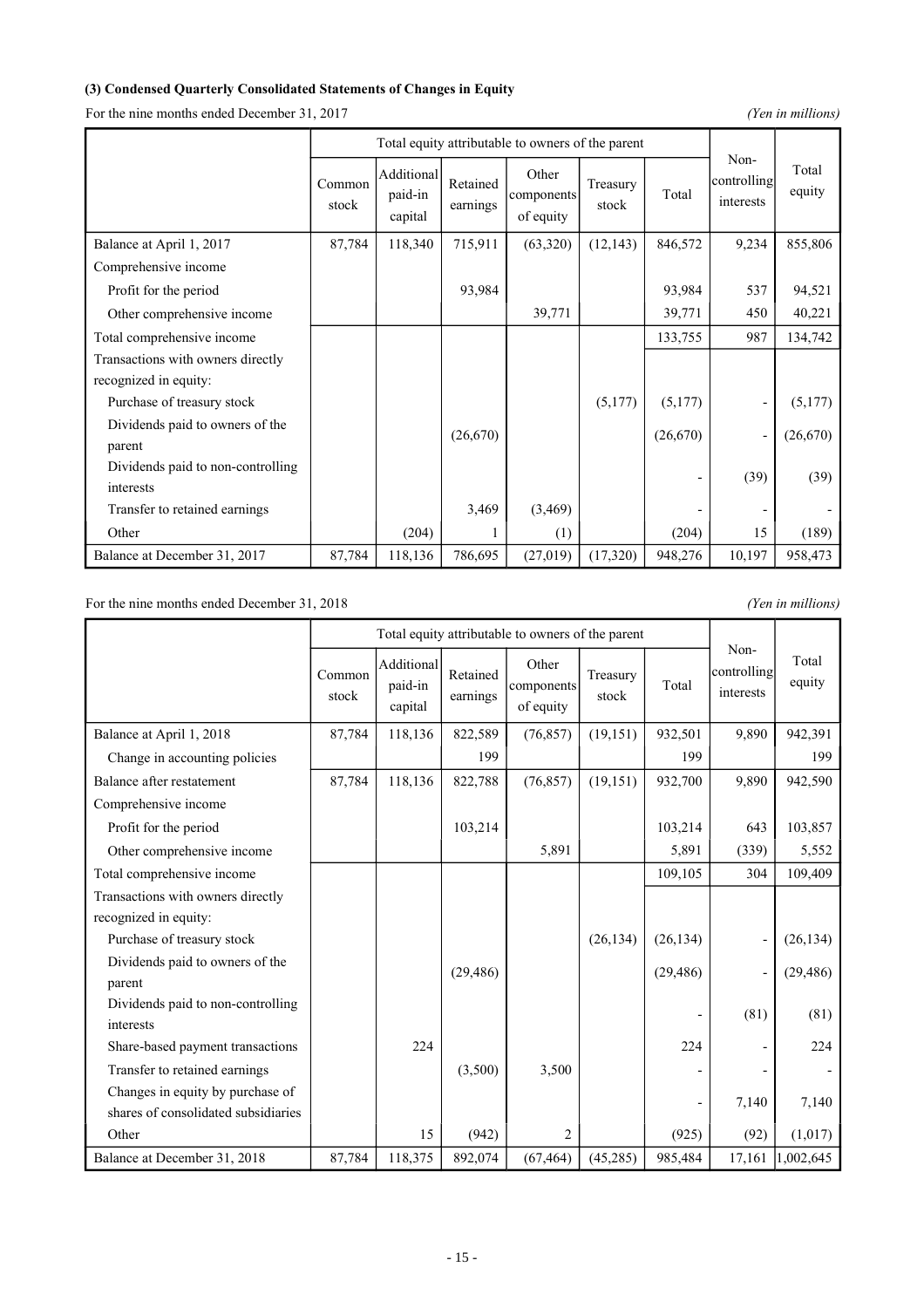### **(4) Condensed Quarterly Consolidated Statements of Cash Flows**

*(Yen in millions)*

|                                                                                              |           | For the nine months ended |             | For the year    |
|----------------------------------------------------------------------------------------------|-----------|---------------------------|-------------|-----------------|
|                                                                                              |           | December 31,              | Increase or | ended March 31, |
|                                                                                              | 2017      | 2018                      | decrease    | 2018            |
| Cash flows from operating activities:                                                        |           |                           |             |                 |
| Profit for the period                                                                        | 94,521    | 103,857                   | 9,336       | 131,521         |
| Adjustments to reconcile profit for the period to net cash                                   |           |                           |             |                 |
| provided by operating activities                                                             |           |                           |             |                 |
| Depreciation and amortization<br>(Gain) loss from sales, disposal or impairment of property, | 52,009    | 53,045                    | 1,036       | 68,697          |
| plant and equipment                                                                          | (174)     | 419                       | 593         | 372             |
| Financial expense (income)                                                                   | 100       | (1, 564)                  | (1,664)     | (23)            |
| Share of net (profit) loss from associate accounting using                                   | (111)     | 412                       | 523         | (118)           |
| the equity method                                                                            |           |                           |             |                 |
| Deferred income taxes                                                                        | (1,225)   | 3,071                     | 4,296       | (2,349)         |
| Current income taxes                                                                         | 25,461    | 24,370                    | (1,091)     | 34,493          |
| Foreign currency adjustments                                                                 | 380       | 8,277                     | 7,897       | (7,096)         |
| Increase in retirement benefit liability                                                     | 1,106     | 1,699                     | 593         | 915             |
| (Increase) decrease in accounts receivable                                                   | (25, 284) | 29,461                    | 54,745      | (30,632)        |
| Increase in inventories                                                                      | (26, 446) | (32,682)                  | (6,236)     | (24, 398)       |
| Increase (decrease) in accounts payable                                                      | 40,470    | (13, 818)                 | (54, 288)   | 47,809          |
| Other, net                                                                                   | 86        | (14,697)                  | (14, 783)   | (8,947)         |
| Interests and dividends received                                                             | 4,089     | 6,975                     | 2,886       | 6,482           |
| Interests paid                                                                               | (3,529)   | (4,775)                   | (1,246)     | (6,647)         |
| Income taxes paid                                                                            | (28, 052) | (26, 540)                 | 1,512       | (34,511)        |
| Net cash provided by operating activities                                                    | 133,401   | 137,510                   | 4,109       | 175,568         |
| Cash flows from investing activities:                                                        |           |                           |             |                 |
| Additions to property, plant and equipment                                                   | (67, 135) | (90, 101)                 | (22,966)    | (90, 841)       |
| Proceeds from sales of property, plant and equipment                                         | 3,343     | 2,307                     | (1,036)     | 6,856           |
| Additions to intangible assets                                                               | (3,027)   | (8,747)                   | (5,720)     | (9, 544)        |
| Acquisitions of business, net of cash acquired                                               | (20, 021) | (17,987)                  | 2,034       | (20,071)        |
| Other, net                                                                                   | (537)     | (4,097)                   | (3,560)     | (315)           |
| Net cash used in investing activities                                                        | (87, 377) | (118, 625)                | (31, 248)   | (113, 915)      |
| Cash flows from financing activities:                                                        |           |                           |             |                 |
| (Decrease) increase in short term borrowings                                                 | (163,083) | 12,245                    | 175,328     | (178, 724)      |
| Proceeds from issuance of long term debt                                                     | 84,060    |                           | (84,060)    | 84,062          |
| Repayments of long term debt                                                                 | (23, 345) | (15, 814)                 | 7,531       | (38, 023)       |
| Proceeds from issuance of corporate bonds                                                    | 115,001   | 39,642                    | (75, 359)   | 115,001         |
| Redemption of corporate bonds                                                                | (65,000)  |                           | 65,000      | (65,000)        |
| Purchase of treasury stock                                                                   | (5,177)   | (26, 134)                 | (20,957)    | (7,008)         |
| Dividends paid to owners of the parent                                                       | (26,670)  | (29, 486)                 | (2,816)     | (26, 670)       |
| Other, net                                                                                   | (496)     | (258)                     | 238         | (496)           |
| Net cash used in financing activities                                                        | (84,710)  | (19, 805)                 | 64,905      | (116, 858)      |
| Effect of exchange rate changes on cash and cash equivalents                                 | 15,575    | (3,166)                   | (18, 741)   | (428)           |
| Net decrease in cash and cash equivalents                                                    | (23, 111) | (4,086)                   | 19,025      | (55, 633)       |
| Cash and cash equivalents at beginning of period                                             | 321,580   | 265,947                   | (55, 633)   | 321,580         |
| Cash and cash equivalents at end of period                                                   | 298,469   | 261,861                   | (36, 608)   | 265,947         |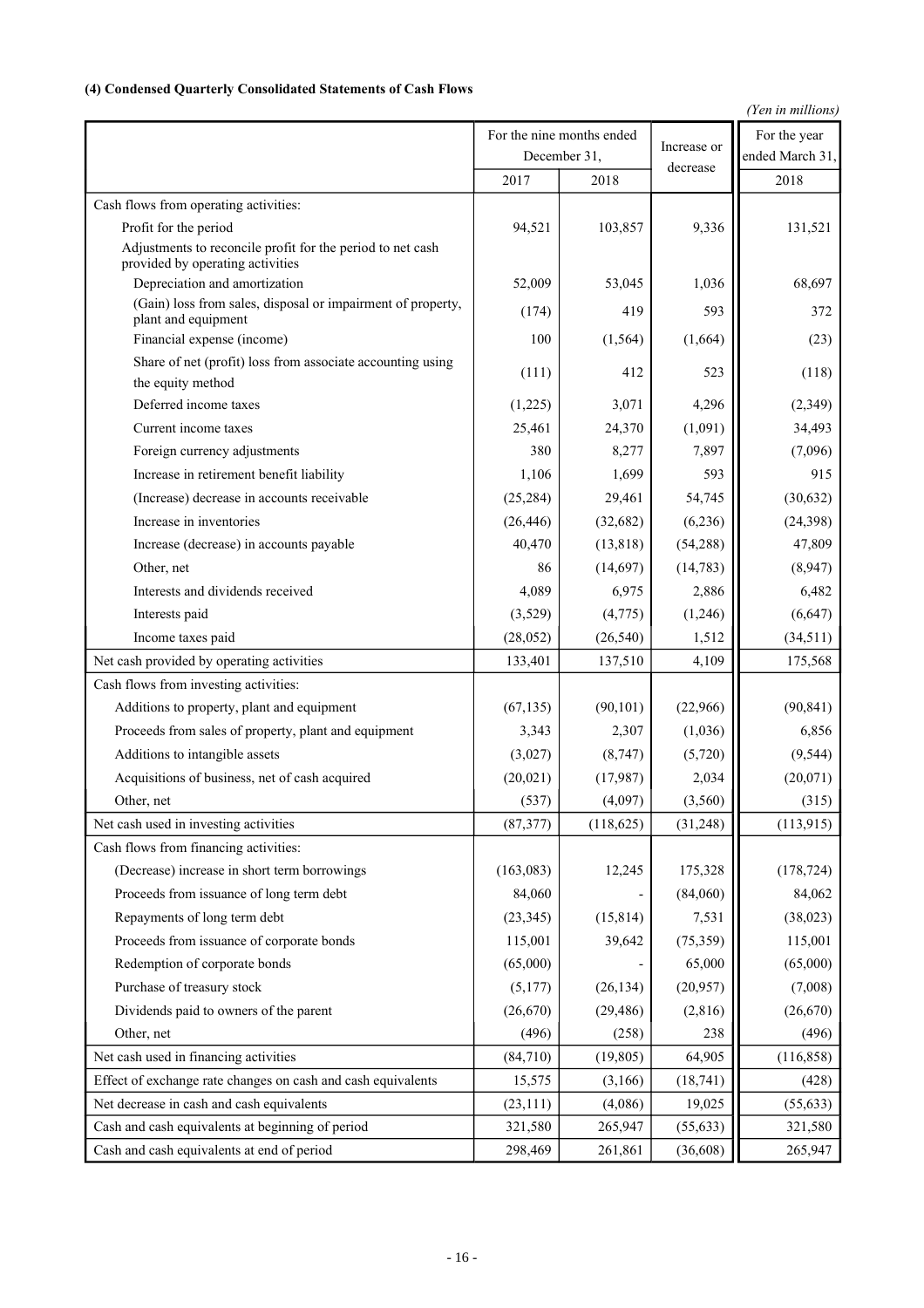### **(5) Notes to Condensed Quarterly Consolidated Financial Statements**

### **Notes Regarding Going Concern Assumption**

Not applicable.

### **Notes to Condensed Quarterly Consolidated Financial Statements**

### **1. Reporting entity**

Nidec Corporation (the "Company") is a corporation located in Japan, whose shares are listed on the Tokyo Stock Exchange. The registered addresses of headquarters and principal business offices are available on the Company's website (http://www.nidec.com/en-Global).

Condensed quarterly consolidated financial statements as of December 31, 2018 and for the nine months then ended consist of the Company and its consolidated subsidiaries ("NIDEC") and interests in associates of NIDEC.

NIDEC mainly designs, develops, produces, and sells products as described below:

- 1) Small precision motors, which include spindle motors for hard disk drives, brushless motors, fan motors, vibration motors, brush motors and motor applications.
- 2) Automotive products, which include automotive motors and components.
- 3) Appliance, commercial and industrial products, which include home appliance, commercial and industrial motors and related products.
- 4) Machinery, which includes industrial robots, card readers, test systems, press machines and power transmission drives.
- 5) Electronic and optical components, which include switches, trimmer potentiometers, lens units and camera shutters.
- 6) Others, which include services.

### **2. Basis of preparation of condensed quarterly consolidated financial statements**

(1) Compliance with International Financial Reporting Standards (IFRS)

The condensed quarterly consolidated financial statements of NIDEC have been prepared in accordance with IAS 34 "Interim Financial Reporting" pursuant to the provision of Article 93 of the Regulations for Quarterly Consolidated Financial Statements, as the Company meets the criteria of a "Designated IFRS Specified Company" defined in Article 1-2 of the Regulations.

The condensed quarterly consolidated financial statements do not include all the information that must be disclosed in the annual consolidated financial statements, and therefore should be used in conjunction with the consolidated financial statements for the year ended March 31, 2018.

### (2) Basis of measurement

The condensed quarterly consolidated financial statements have been prepared on a historical cost basis, except for some assets and liabilities, including derivative and other financial instruments measured at fair value.

### (3) Presentation currency and level of rounding

The condensed quarterly consolidated financial statements are presented in Japanese Yen, which is also the Company's functional currency, and figures are rounded to the nearest million yen, unless otherwise indicated.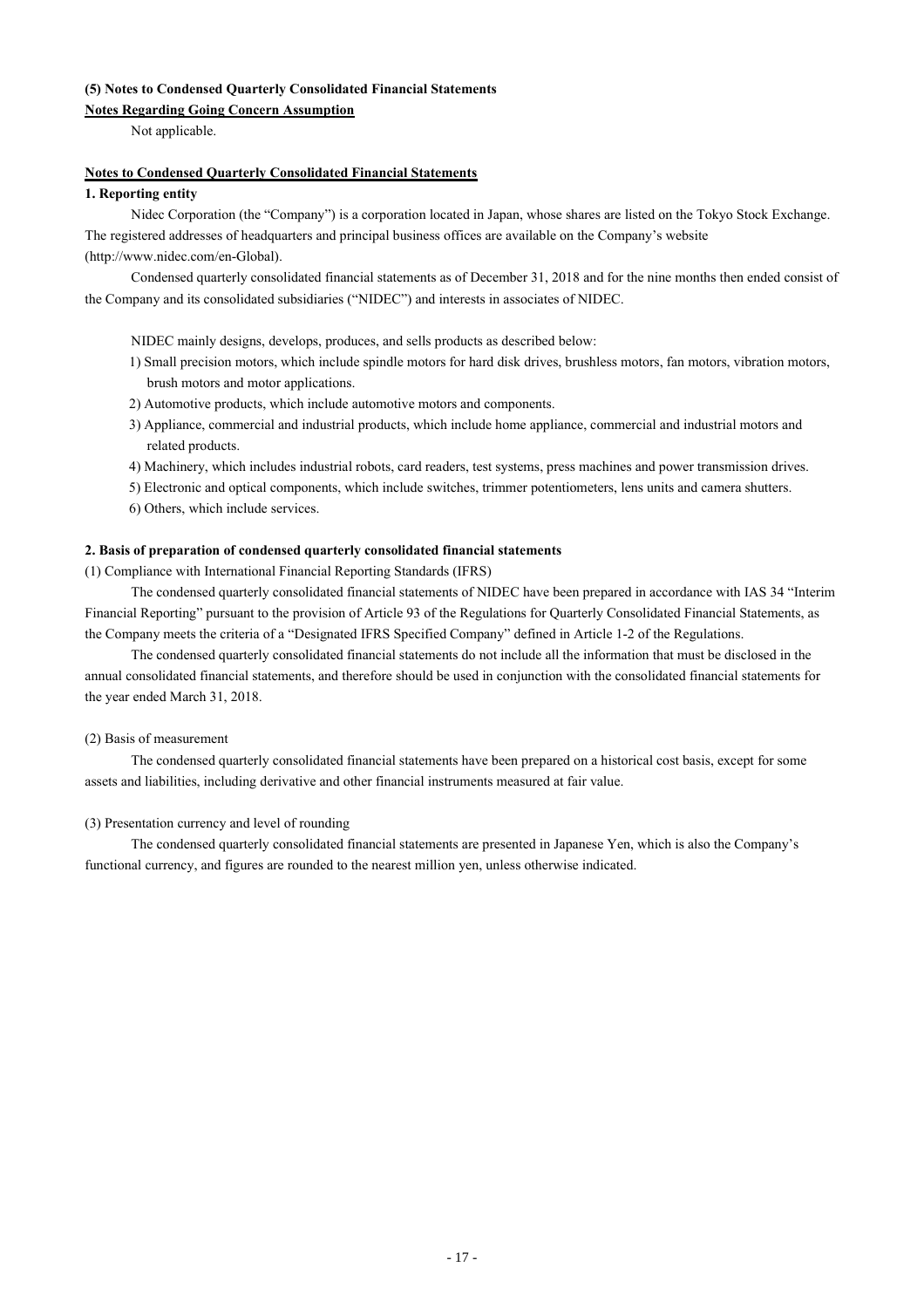#### **3. Significant accounting policies**

With the exception of the item explained below, significant accounting policies adopted in preparation of the condensed quarterly consolidated financial statements are consistent with those used in the preparation of the NIDEC's consolidated financial statements for the year ended March 31, 2018.

Income taxes for the nine months ended December 31, 2018 are computed using the estimated annual effective tax rate.

### (Share-Based Payment)

NIDEC has adopted a performance-linked share-based compensation plan (the "Plan") from the three months ended June 30, 2018. NIDEC has adopted equity-settled share-based payments and cash-settled share-based payments.

(1) Equity-settled share-based payments

Equity-settled share-based payments measured with the Plan is recognized as an expense, and an equivalent amount is recognized as an increase in additional paid-in capital.

#### (2) Cash-settled share-based payments

Cash-settled share-based payments measured with the Plan is recognized as an expense, and an equivalent amount is recognized as an increase in liabilities.

#### (Revenue Recognition)

NIDEC has adopted the following standard from the three months ended June 30, 2018.

|        | IFRS                                  | Summary of new standard and amendment               |
|--------|---------------------------------------|-----------------------------------------------------|
| IFRS15 | Revenue from Contracts with Customers | Revised accounting standard for revenue recognition |

IFRS 15 replaces IAS 18 which covers contracts for goods and services and IAS 11 which covers construction contracts. The new standard is based on the principle that revenue is recognized when control of a good or service transfers to a customer – so the notion of control replaces the existing notion of risks and rewards.

In applying IFRS 15, NIDEC adopts the methods where cumulative effect is applied retrospectively to contracts that have not been completed as of the initial application date (April 1, 2018) and the cumulative effect is recognized as an adjustment to the opening balance of retained earnings, as permitted as a transition method (modified retrospective approach).

As a result of the adoption of IFRS 15, revenues are recognized based on the following five-step approach. This will result in the following main change in accounting policies and impact on condensed quarterly consolidated financial statements.

Step 1: Identify the contract(s) with a customer.

Step 2: Identify the performance obligation in the contract.

Step 3: Calculate the transaction price.

Step 4: Allocate the transaction price to each performance obligation in the contract.

Step 5: An entity recognizes revenue when a performance obligation is satisfied.

(i) Sales of goods

NIDEC manufactures and sells small precision motors, automotive products, certain appliance, commercial and industrial products, certain machinery, and electronic and optical components. In selling such goods, NIDEC deems its performance obligations to be satisfied upon completion of delivery of the goods, the point at which the customer acquires control of the goods. NIDEC accordingly recognizes revenue from sales of goods at the time of the goods delivery.

(ii) Construction contracts

Additionally, for certain appliance, commercial and industrial products and certain machinery, NIDEC transfers control of a good or service over time and therefore, satisfies a performance obligation and recognizes revenue over time. NIDEC is able to reasonably measure progress toward complete satisfaction of its performance obligations. Accordingly, NIDEC recognizes revenue from sales of certain appliance, commercial and industrial products and certain machinery based on the degree of progress toward complete satisfaction of its performance obligations as of the end of the reporting period.

Of costs incurred in fulfilling contracts with customers, NIDEC recognizes costs as assets when those costs are not within the scope of another accounting standard, are directly related to a contract or an anticipated contract that NIDEC can specifically identify, are expected to be recovered, and generate or enhance resources of NIDEC that will be used in satisfying (or in continuing to satisfy) performance obligations in the future.

As a result of the adoption of IFRS 15, compared with reported figures under the standard NIDEC applied previously, at the beginning of the three months ended June 30, 2018, inventories decreased by ¥72 million and other non-current assets, deferred tax liabilities and retained earnings increased by ¥350 million, ¥79 million and ¥199 million, respectively. The impact of this change on income for the nine months ended December 31, 2018 is immaterial.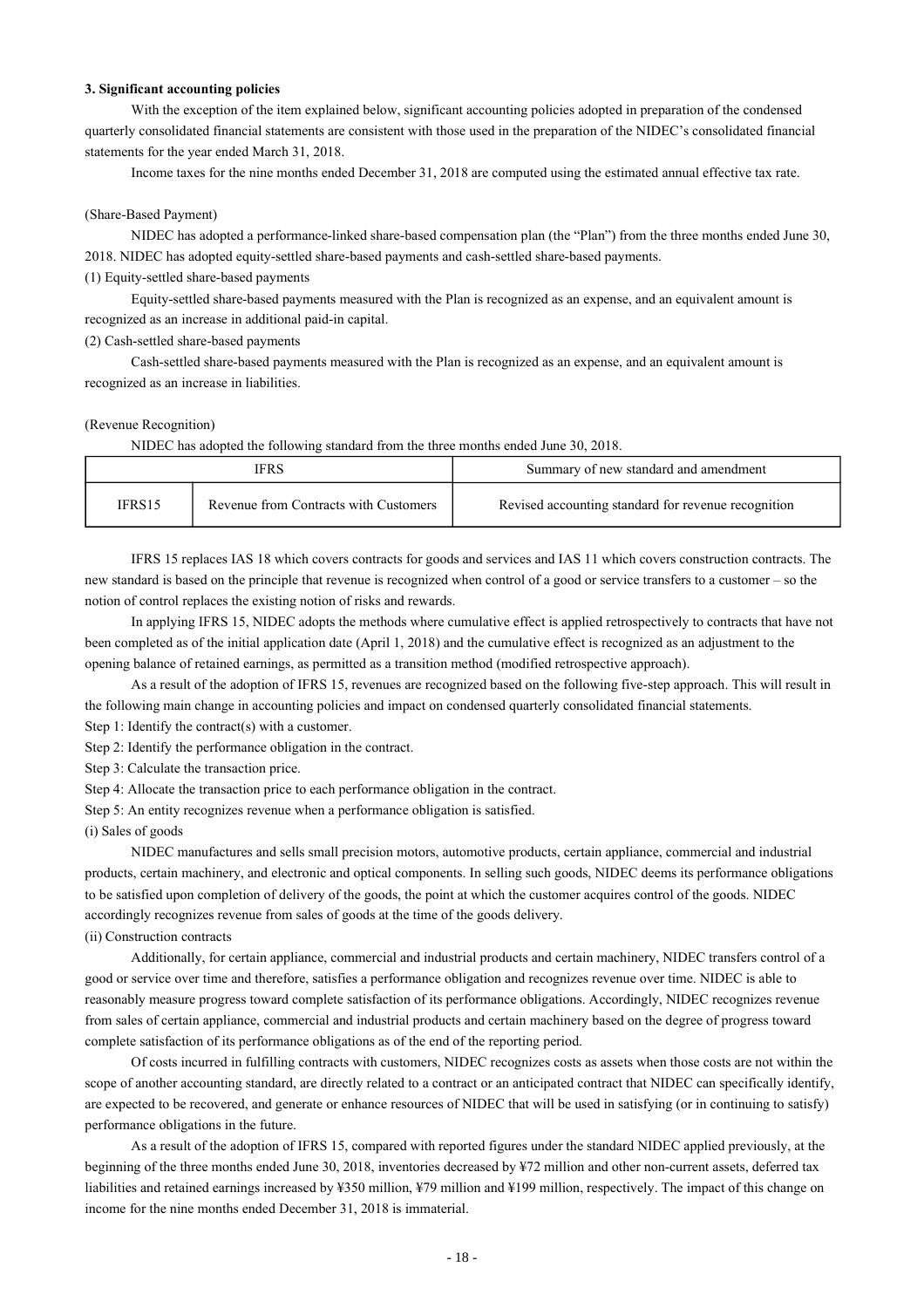### **4. Significant accounting estimates, judgments and assumptions**

The preparation of the condensed quarterly consolidated financial statements requires management to make estimates, judgments and assumptions that affect the reported amounts of assets and liabilities and disclosure of contingent assets and liabilities at the end of the reporting period and the reported amounts of income and expenses during the reporting period. Actual results may differ from those estimates.

The estimates and assumptions are reviewed on an ongoing basis, and the effects resulting from the revisions of accounting estimates are recognized in the period in which the estimates are revised and in future periods.

Significant accounting estimates and judgments that accompany estimates for the condensed quarterly consolidated financial statements as of December 31, 2018 are same as those estimates and judgments for the consolidated financial statements for the year ended March 31, 2018.

#### **5. Business combinations**

NIDEC adopts the provisions of IFRS 3 "Business Combinations". During the three months ended June 30, 2018, NIDEC completed its valuation of the assets acquired and the liabilities assumed upon the acquisition in the previous fiscal year of Secop Holding GmbH (currently, Nidec Global Appliance Compressors GmbH), Secop s.r.o. (currently, Nidec Global Appliance Slovakia s.r.o.), Secop Compressors (Tianjin) Co., Ltd. (currently, Nidec Compressors (Tianjin) Co., Ltd.) and Secop Inc. (currently, Nidec Global Appliance USA Inc.) and LGB Elettropompe S. r. l. In addition, during the three months ended September 30, 2018, NIDEC completed its valuation of the assets acquired and the liabilities assumed upon the acquisition in the previous fiscal year of SV Probe Pte. Ltd. NIDEC's consolidated financial statements for the year ended March 31, 2018 reflect the revision of the initial allocated amounts of acquisition price as NIDEC finalized the provisional accounting treatment for the business combination.

Of the assets acquired and the liabilities assumed upon the acquisitions of companies in the nine months ended December 31, 2018, the assets and liabilities which are currently under evaluation have been recorded on NIDEC's consolidated statement of financial position based on provisional management estimation as of December 31, 2018.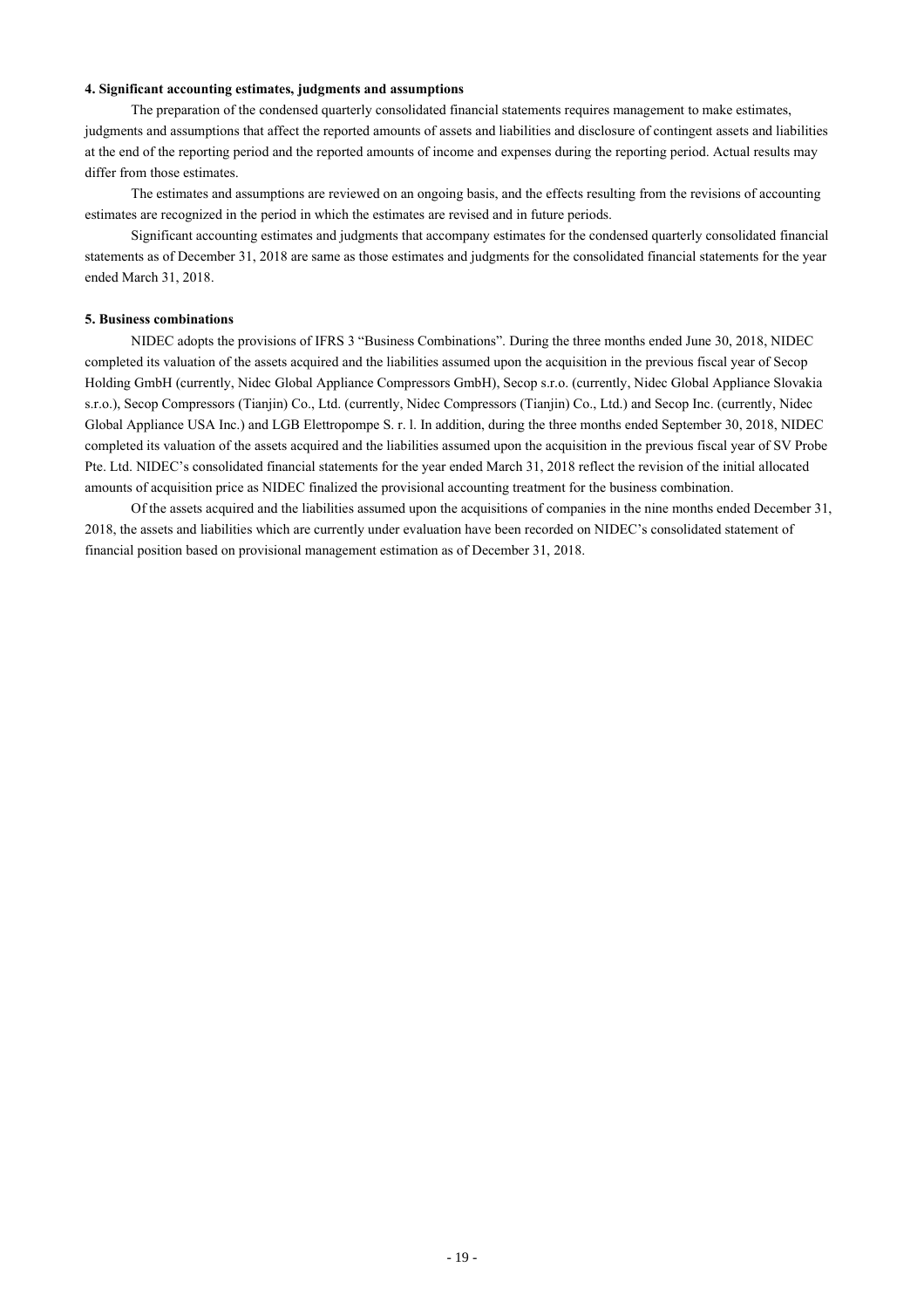## **3. Others**

### (1) Quarterly Financial Data for the three months ended December 31, 2018, September 30, 2018 and June 30, 2018

|                                             |                                    |                                                          |         |       |         | (Yen in millions) |  |  |
|---------------------------------------------|------------------------------------|----------------------------------------------------------|---------|-------|---------|-------------------|--|--|
|                                             | For the three months ended         |                                                          |         |       |         |                   |  |  |
|                                             |                                    | September 30, 2018<br>June 30, 2018<br>December 31, 2018 |         |       |         |                   |  |  |
|                                             | $\%$<br>$\%$<br>Amounts<br>Amounts |                                                          |         |       |         |                   |  |  |
| Net sales                                   | 383,765                            | 100.0                                                    | 393,839 | 100.0 | 376,702 | 100.0             |  |  |
| Operating profit                            | 46,588                             | 12.1                                                     | 51,649  | 13.1  | 31,130  | 8.3               |  |  |
| Profit before income taxes                  | 46,888                             | 12.2                                                     | 51,379  | 13.0  | 33,031  | 8.8               |  |  |
| Profit for the period                       | 37,518                             | 9.8                                                      | 41.390  | 10.5  | 24,949  | 6.6               |  |  |
| Profit attributable to owners of the parent | 37,318                             | 9.7                                                      | 41,192  | 10.5  | 24.704  | 6.6               |  |  |

# **(2) Information by Product Category**

| For the nine months ended December 31, 2017 |                              |                        |                                                        |           |                                         |        |           | (Yen in millions)          |              |
|---------------------------------------------|------------------------------|------------------------|--------------------------------------------------------|-----------|-----------------------------------------|--------|-----------|----------------------------|--------------|
|                                             | Small<br>precision<br>motors | Automotive<br>products | Appliance,<br>commercial<br>and industrial<br>products | Machinery | Electronic and<br>optical<br>components | Others | Total     | Eliminations/<br>Corporate | Consolidated |
| Net sales:                                  |                              |                        |                                                        |           |                                         |        |           |                            |              |
| External sales                              | 345,039                      | 216.910                | 381,318                                                | 105,869   | 53,695                                  | 3,090  | 1,105,921 |                            | 1,105,921    |
| Intersegment                                | .985                         | 811                    | 4.516                                                  | 11,402    | 5,929                                   | .348   | 25,991    | (25,991)                   |              |
| Total                                       | 347,024                      | 217,721                | 385,834                                                | 117,271   | 59,624                                  | 4,438  | 1,131,912 | (25,991)                   | 1,105,921    |
| Operating expenses                          | 290,320                      | 188,792                | 356,602                                                | 97,887    | 51,551                                  | 4.006  | 989,158   | (9,397)                    | 979,761      |
| Operating profit                            | 56,704                       | 28,929                 | 29,232                                                 | 19,384    | 8,073                                   | 432    | 142,754   | (16, 594)                  | 126,160      |

#### For the nine months ended December 31, 2018 *(Yen in millions) (Yen in millions)*

|                    | Small<br>precision<br>motors | Automotive<br>products | Appliance,<br>commercial<br>and industrial<br>products | Machinery | Electronic and<br>optical<br>components | Others | Total     | Eliminations/<br>Corporate | Consolidated |
|--------------------|------------------------------|------------------------|--------------------------------------------------------|-----------|-----------------------------------------|--------|-----------|----------------------------|--------------|
| Net sales:         |                              |                        |                                                        |           |                                         |        |           |                            |              |
| External sales     | 343,253                      | 223.766                | 402.744                                                | 124.946   | 56,166                                  | 3,431  | 1,154,306 |                            | 1,154,306    |
| Intersegment       | .555                         | .854                   | 4,825                                                  | 10,994    | 5,142                                   | .419   | 25,889    | (25,889)                   |              |
| Total              | 344,908                      | 225,620                | 407,569                                                | 135,940   | 61,308                                  | 4,850  | 1,180,195 | (25,889)                   | 1,154,306    |
| Operating expenses | 292,731                      | 197,023                | 372,196                                                | 114,231   | 54,836                                  | 4,297  | 1,035,314 | (10, 375)                  | 1,024,939    |
| Operating profit   | 52,177                       | 28,597                 | 35,373                                                 | 21,709    | 6,472                                   | 553    | 144,881   | (15,514)                   | 129,367      |

#### For the three months ended December 31, 2017 *(Yen in millions)*

|                    | Small<br>precision<br>motors | Automotive<br>products | Appliance,<br>commercial<br>and industrial<br>products | Machinery | Electronic and<br>optical<br>components | Others | Total   | Eliminations/<br>Corporate | Consolidated |
|--------------------|------------------------------|------------------------|--------------------------------------------------------|-----------|-----------------------------------------|--------|---------|----------------------------|--------------|
| Net sales:         |                              |                        |                                                        |           |                                         |        |         |                            |              |
| External sales     | 124,565                      | 76,411                 | 131.245                                                | 38,020    | 18,698                                  | 1,092  | 390,031 |                            | 390,031      |
| Intersegment       | 664                          | 334                    | .862                                                   | 4,086     | 2,093                                   | 436    | 9,475   | (9, 475)                   |              |
| Total              | 125.229                      | 76,745                 | 133,107                                                | 42.106    | 20,791                                  | .528   | 399,506 | (9, 475)                   | 390,031      |
| Operating expenses | 104,667                      | 66,648                 | 122.988                                                | 35,160    | 18,249                                  | 1,377  | 349.089 | (3, 453)                   | 345,636      |
| Operating profit   | 20,562                       | 10,097                 | 10,119                                                 | 6,946     | 2,542                                   | 151    | 50,417  | (6,022)                    | 44,395       |

#### For the three months ended December 31, 2018 *(Yen in millions)* Small precision motors Automotive products Appliance, commercial and industrial products Machinery Electronic and optical components Others | Total Eliminations/ Corporate Consolidated Net sales:<br>External sales External sales 114,298 71,862 130,596 39,533 19,198 1,215 376,702 - 376,702 Intersegment 807 885 1,486 4,378 1,824 474 9,854 (9,854) - Total 115,105 72,747 132,082 43,911 21,022 1,689 386,556 (9,854) 376,702 Operating expenses 100,026 67,045 124,925 38,261 18,668 1,507 350,432 (4,860) 345,572 Operating profit 15,079 5,702 7,157 5,650 2,354 182 36,124 (4,994) 31,130

(Notes) 1. Product categories are classified based on similarities in product type, product attributes, and production and sales methods.

2. Major products of each product category:

(1) Small precision motors: Spindle motors for HDDs, brushless motors, fan motors, vibration motors, brush motors and motor applications, etc.

(2) Automotive products: Automotive motors and components.

(3) Appliance, commercial and industrial products: Home appliance, commercial and industrial motors and related products.

(4) Machinery: Industrial robots, card readers, test systems, press machines and power transmission drives, etc. (5) Electronic and optical components: Switches, trimmer potentiometers, lens units and camera shutters, etc.

(6) Others: Services, etc.

3. From the three months ended June 30, 2018, the product category "Automotive, appliance, commercial and industrial products" has been divided and presented as "Automotive products" and "Appliance, commercial and industrial products".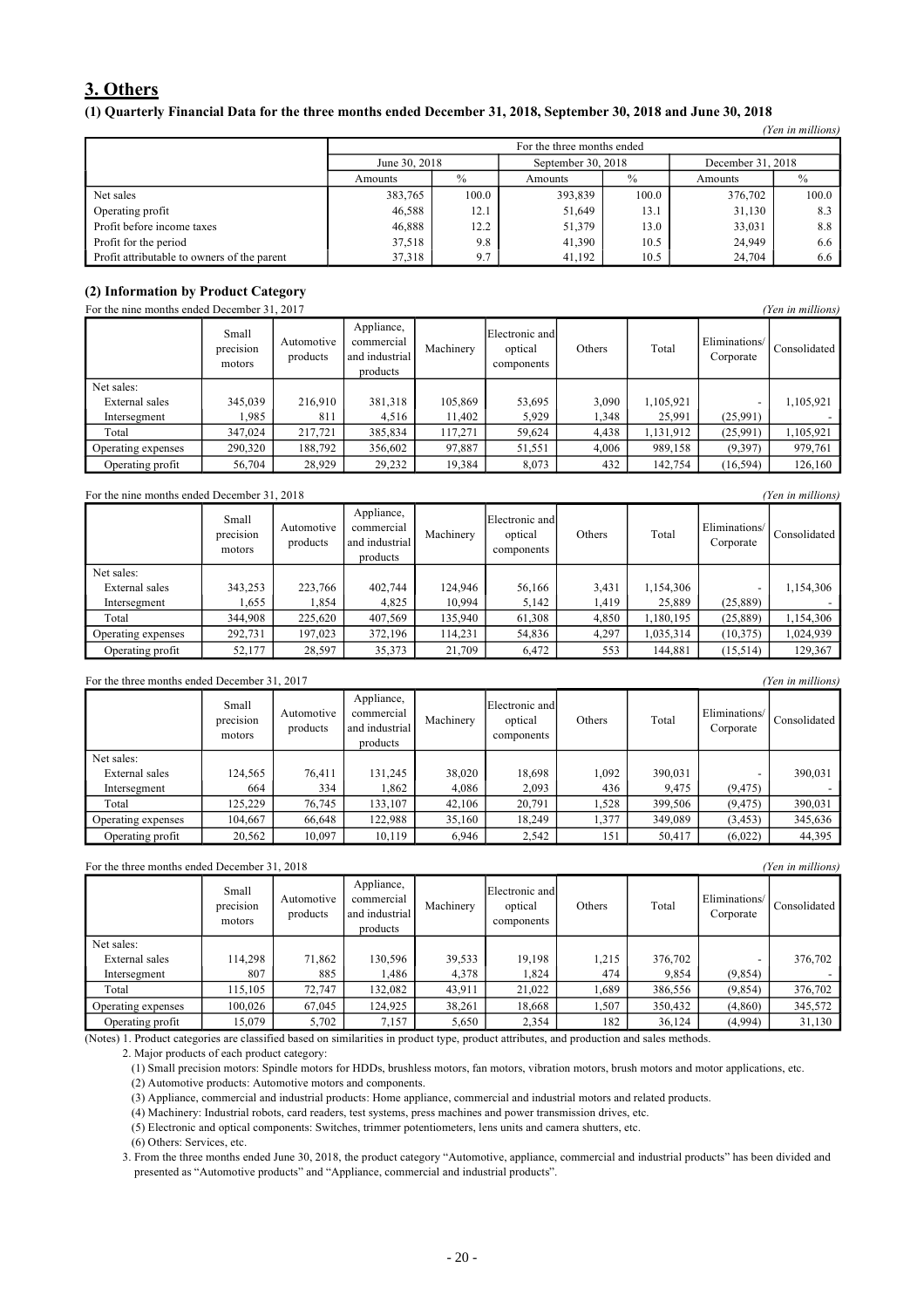### **(3) Sales by Geographic Segment**

*(Yen in millions)*

|           | For the nine months ended |       |                 | For the nine months ended | Increase or decrease |               |
|-----------|---------------------------|-------|-----------------|---------------------------|----------------------|---------------|
|           | December 31, 2017         |       |                 | December 31, 2018         |                      |               |
|           | $\%$<br>Amounts           |       | $\%$<br>Amounts |                           | Amounts              | $\frac{0}{0}$ |
| Japan     | 229,272                   | 20.7  | 229,576         | 19.9                      | 304                  | 0.1           |
| U.S.A.    | 185,977                   | 16.8  | 193,279         | 16.7                      | 7,302                | 3.9           |
| Singapore | 43,022                    | 3.9   | 42,068          | 3.7                       | (954)                | (2.2)         |
| Thailand  | 96,547                    | 8.7   | 102,301         | 8.9                       | 5,754                | 6.0           |
| Germany   | 91,902                    | 8.3   | 99,279          | 8.6                       | 7,377                | 8.0           |
| China     | 267,580                   | 24.2  | 277,399         | 24.0                      | 9,819                | 3.7           |
| Others    | 191,621                   | 17.4  | 210,404         | 18.2                      | 18,783               | 9.8           |
| Total     | 1,105,921                 | 100.0 | 1,154,306       | 100.0                     | 48,385               | 4.4           |

*(Yen in millions)*

|           | For the three months ended<br>December 31, 2017 |       |         | For the three months ended<br>December 31, 2018 | Increase or decrease |        |
|-----------|-------------------------------------------------|-------|---------|-------------------------------------------------|----------------------|--------|
|           | $\frac{0}{0}$<br>Amounts                        |       | Amounts | $\%$                                            | Amounts              | $\%$   |
| Japan     | 78,771                                          | 20.2  | 73,870  | 19.6                                            | (4,901)              | (6.2)  |
| U.S.A.    | 60,562                                          | 15.5  | 63,328  | 16.8                                            | 2,766                | 4.6    |
| Singapore | 14,978                                          | 3.8   | 13,269  | 3.5                                             | (1,709)              | (11.4) |
| Thailand  | 35,574                                          | 9.1   | 30,414  | 8.1                                             | (5,160)              | (14.5) |
| Germany   | 33,090                                          | 8.5   | 31,269  | 8.3                                             | (1,821)              | (5.5)  |
| China     | 100,497                                         | 25.8  | 91,261  | 24.2                                            | (9,236)              | (9.2)  |
| Others    | 66,559                                          | 17.1  | 73,291  | 19.5                                            | 6,732                | 10.1   |
| Total     | 390,031                                         | 100.0 | 376,702 | 100.0                                           | (13, 329)            | (3.4)  |

(Note) The sales are classified by domicile of the seller, and the figures exclude intra-segment transactions.

### **(4) Sales by Region**

*(Yen in millions)* For the nine months ended For the nine months ended Increase or decrease December 31, 2017 December 31, 2018 Amounts |  $\%$  | Amounts |  $\%$  | Amounts |  $\%$ North America 207,145 18.7 225,319 19.5 18,174 8.8 Asia 528,749 47.8 540,949 46.9 12,200 2.3 Europe | 186,852 | 16.9 | 205,112 | 17.8 | 18,260 | 9.8 Others 1 22,847 2.1 20,062 1.7 (2,785) (12.2) Overseas total 945,593 85.5 991,442 85.9 45,849 4.8 Japan | 160,328 14.5 162,864 14.1 2,536 1.6 Total 1,105,921 100.0 1,154,306 100.0 48,385 4.4

### *(Yen in millions)*

|                |         | For the three months ended |         | For the three months ended | Increase or decrease |        |
|----------------|---------|----------------------------|---------|----------------------------|----------------------|--------|
|                |         | December 31, 2017          |         | December 31, 2018          |                      |        |
|                | Amounts | $\%$                       | Amounts | $\%$                       | Amounts              | $\%$   |
| North America  | 68,047  | 17.5                       | 73,134  | 19.4                       | 5,087                | 7.5    |
| Asia           | 194,880 | 50.0                       | 169,156 | 44.9                       | (25, 724)            | (13.2) |
| Europe         | 65,246  | 16.7                       | 69,432  | 18.5                       | 4,186                | 6.4    |
| Others         | 9,041   | 2.3                        | 9,503   | 2.5                        | 462                  | 5.1    |
| Overseas total | 337,214 | 86.5                       | 321,225 | 85.3                       | (15,989)             | (4.7)  |
| Japan          | 52,817  | 13.5                       | 55,477  | 14.7                       | 2,660                | 5.0    |
| Total          | 390,031 | 100.0                      | 376,702 | 100.0                      | (13, 329)            | (3.4)  |

(Note) The sales are classified by domicile of the buyer, and the figures exclude intra-segment transactions.